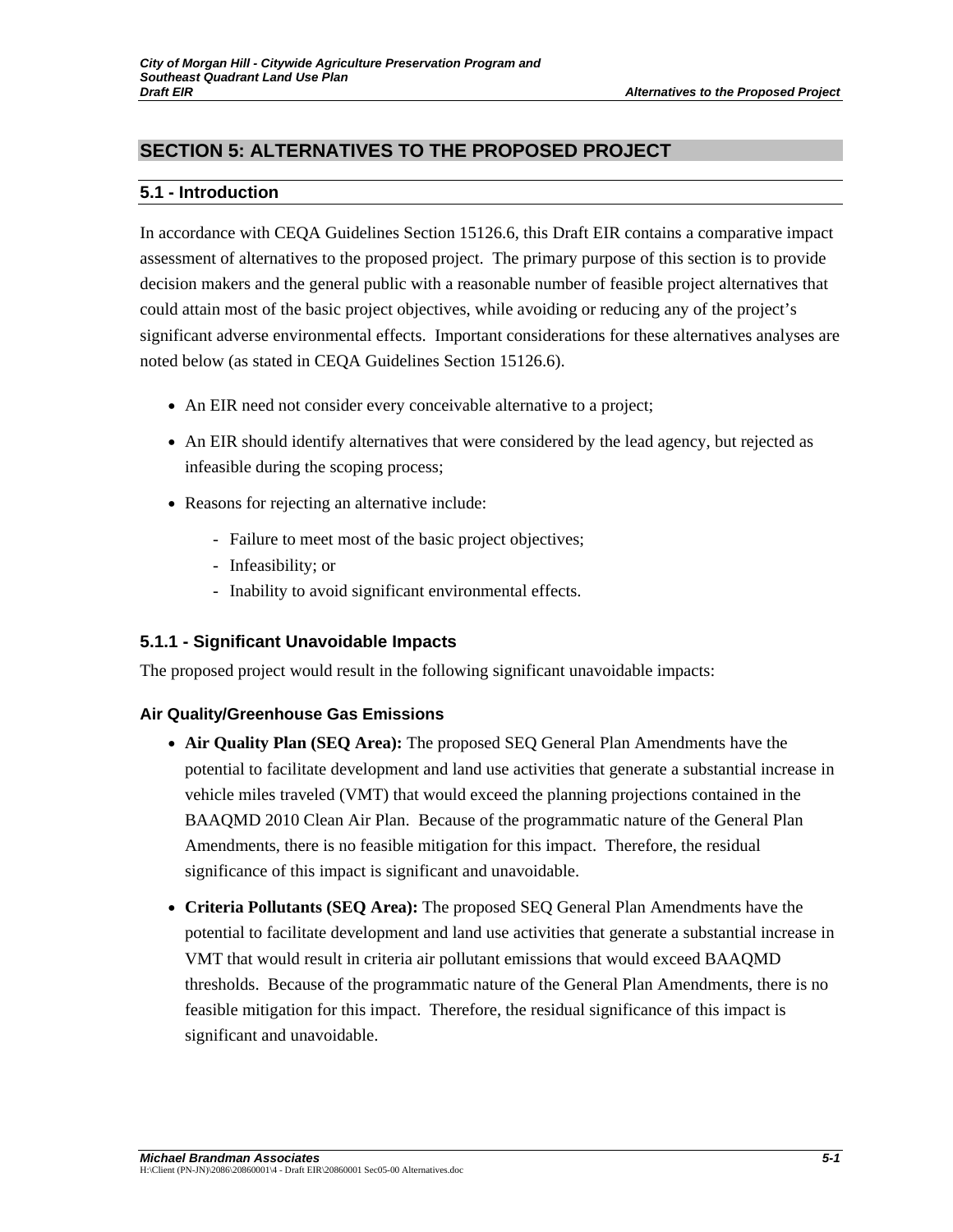#### **Noise**

• **Generation of Noise Levels in Excess of Standards (SEQ Area):** Construction and operational activities associated with the SEQ programmatic uses would expose persons to or generate noise levels in excess of standards established in the General Plan or Noise Ordinance or applicable standards of other agencies. Construction noise can be fully mitigated to a level of less than significant; however, due to the uncertainties regarding the feasible feasibility of roadway noise mitigation, operational noise cannot be fully mitigated to a level of less than significant. Therefore, the residual significance of this impact is significant and unavoidable.

#### **Transportation**

- **Existing Plus Project Traffic Conditions (SEQ Area):** The SEQ land uses would generate new vehicle trips that would contribute to unacceptable intersection operations. Mitigation is proposed requiring SEQ Area development projects to pay applicable transportation-related impact fees; however, because this does not assure that the improvements would be implemented when needed, the residual significance of the impact is significant and unavoidable.
- **2030 General Plan Traffic Conditions (SEQ Area):** The SEQ land uses would generate new vehicle trips that would contribute to unacceptable intersection operations. Mitigation is proposed requiring SEQ Area development projects to pay applicable transportation-related impact fees; however, because this does not assure that the improvements would be implemented when needed, the residual significance of the impact is significant and unavoidable.
- **2030 General Plan Traffic Conditions (High School Phase 2 and Subsequent Phases):**  The High School would generate new vehicle trips that would contribute to deficient intersection operations. Mitigation is proposed requiring the High School to install necessary traffic improvements; however, because certain improvements are outside of the jurisdictional control of the City of Morgan Hill, the residual significance of the impact is significant and unavoidable.
- **Congestion Management Plan (SEQ Area):** The SEQ land uses would generate new vehicle trips that would contribute to existing unacceptable freeway operations. No feasible mitigation is available to mitigate this impact; therefore, the residual significance of the impact is significant and unavoidable.
- **Congestion Management Plan (High School Phase 2 and Subsequent Phases):** Buildout of the High School would generate new vehicle trips that would contribute to unacceptable freeway operations. Mitigation is proposed that would require the implementation of a Transportation Demand Management Program; however, this would not fully mitigate the impact to a level of less than significant. Therefore, the residual significance of the impact is significant and unavoidable.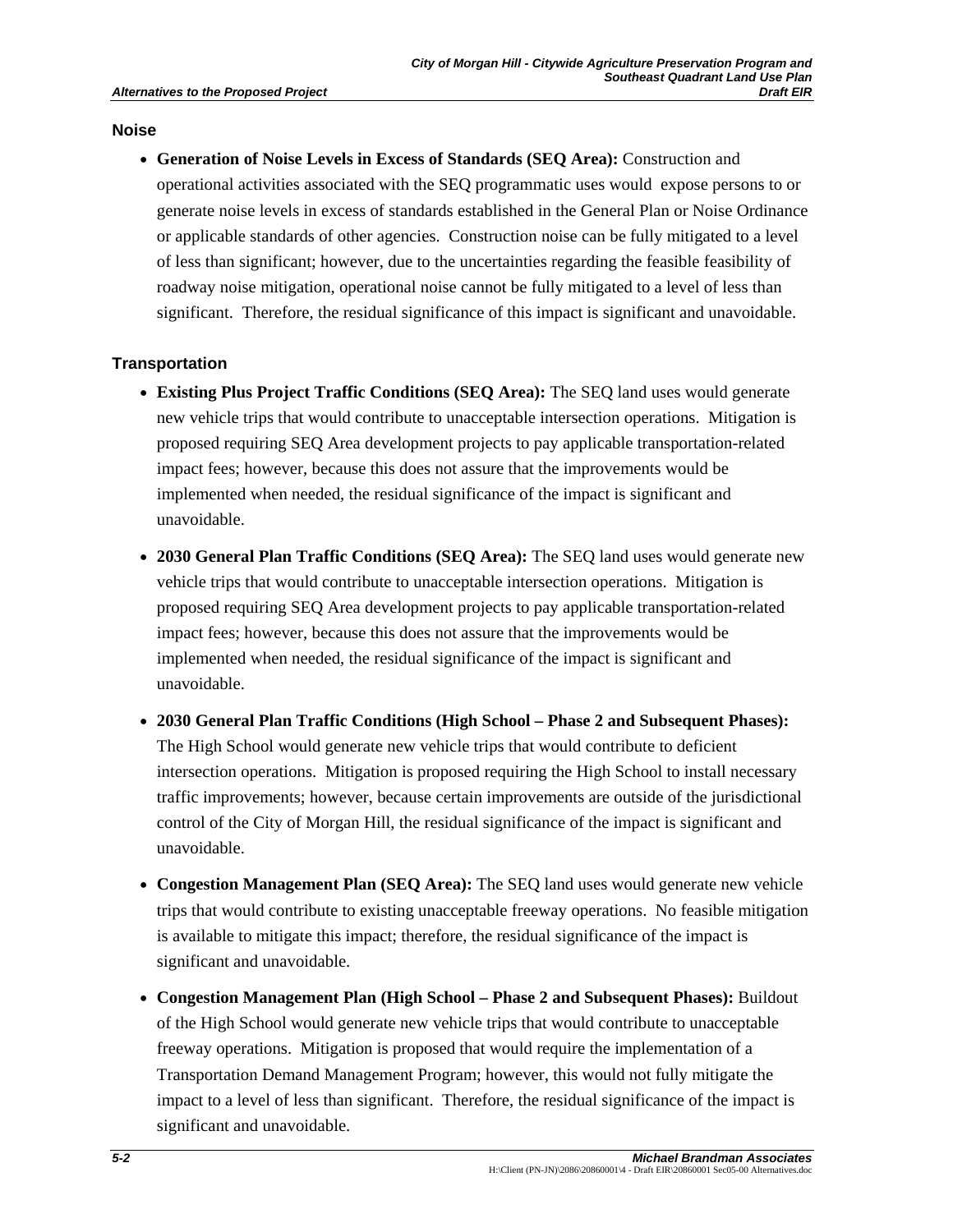### **5.1.2 - Alternatives to the Proposed Project**

The four alternatives to the proposed project analyzed in this section are as follows:

- **No Project Alternative:** The Citywide Agriculture Preservation Program and Southeast Quadrant Land Use Plan Project would not be pursued, and no changes in land use designations, jurisdiction boundaries, or land use activities would occur.
- **Sports-Recreation-Leisure/High School/Agricultural Lands Preservation Program Alternative:** The SRL and High School components would be pursued on 289 acres of the SEQ Area, and the balance of the project would not be pursued. The SRL General Plan and Zoning Code Amendments would be implemented on 251 acres near the US 101/Tennant Avenue interchange as contemplated by the proposed project. The private High School would occupy 38 acres and accommodate up to 1,600 students. The Agricultural Lands Preservation Program would be established as contemplated by the project.
- **Agricultural Lands Preservation Program Only Alternative:** The Agricultural Lands Preservation Program would be pursued, and the balance of the project would be eliminated. The Agricultural Lands Preservation Program would be established as contemplated by the project, including the creation of a greenbelt in the southern portion of the SEQ Area.
- **High School Only Alternative:** The proposed private High School would be developed as contemplated and the programmatic aspects of the SEQ Area project would not be pursued. The private High School would occupy 38 acres and accommodate up to 1,600 students.

Four alternatives to the proposed project are analyzed in this section. These analyses compare the proposed project and each individual project alternative. In several cases, the description of the impact may be the same under each alternative when compared with the CEQA Thresholds of Significance (i.e., both the project and the alternative would result in a less than significant impact). The actual degree of impact may be slightly different between the proposed project and each alternative, and this relative difference is the basis for a conclusion of greater or lesser impacts.

### **5.2 - Project Objectives**

As stated in Section 2, Project Description, the objectives of the proposed project are to:

- 1. Identify lands within the SEQ Area viable for permanent agriculture.
- 2. Develop a program that fosters permanent agriculture within the SEQ Area and Citywide through land use planning, agricultural preservation policies/programs, and agricultural mitigation.
- 3. Create an open space/agricultural greenbelt along the southern edge of the City's Sphere of Influence boundary.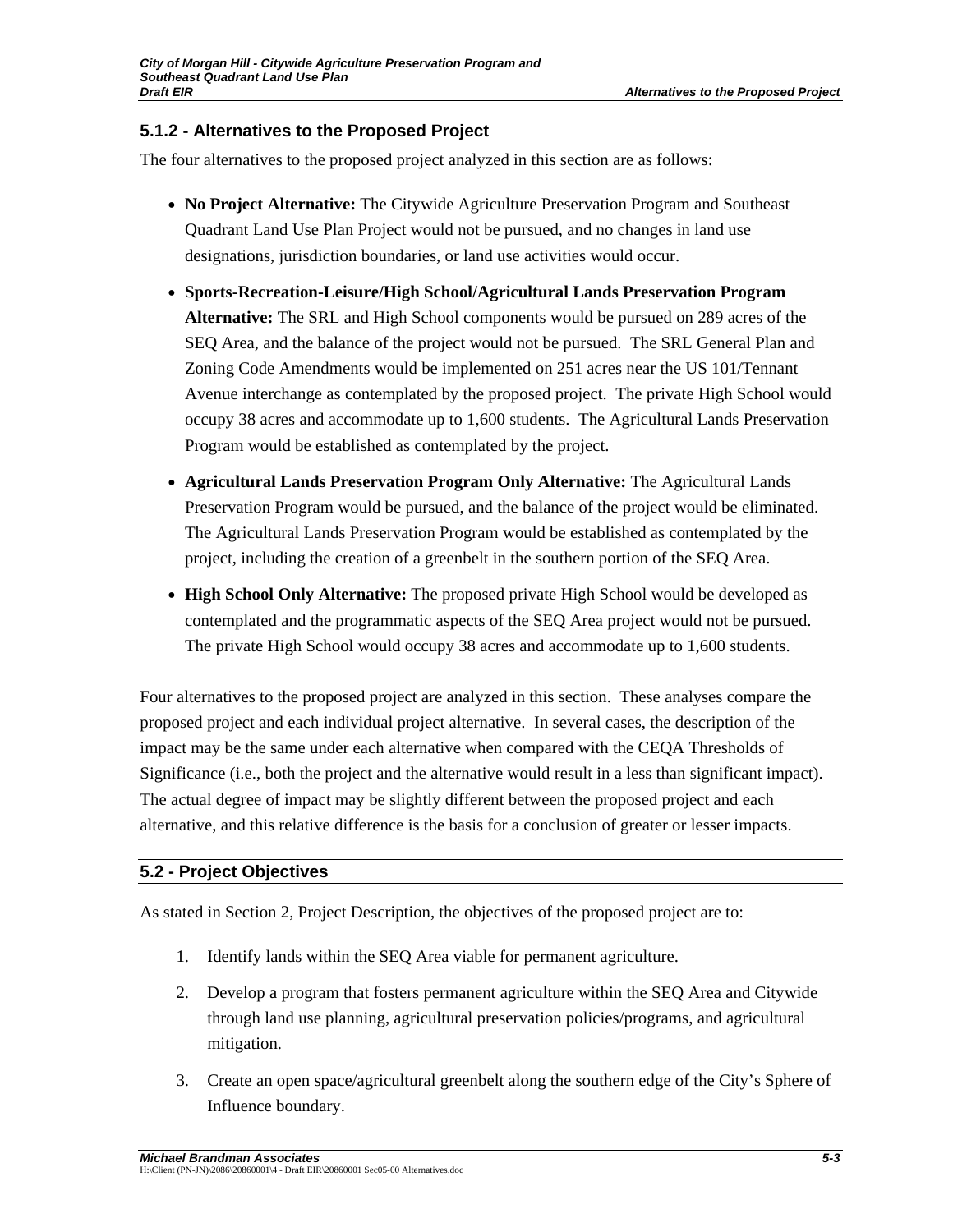- 4. Establish a new Sports-Recreation-Leisure General Plan land use designation and zoning classification, and implement the new Sports-Recreation-Leisure (SRL) land use designation and zoning district over a portion of the SEQ Area.
- 5. Establish an Urban Limit Line within the SEQ Area and extend the Urban Growth Boundary and Urban Service Area over a portion of the SEQ Area.
- 6. Annex a portion of the SEQ Area into the Morgan Hill City Limits.
- 7. Provide for a transition of land uses and zoning with more intensive land uses and activities to occur close to Highway101, and less intensive land uses and activities to occur further east.
- 8. Allow for land uses that enhance job creation and economic development objectives.
- 9. Strengthen the City's historic role as an agricultural center, and its identity as an active, healthy, quality, fun, family-friendly community.
- 10. Develop a new private High School in the southern portion of Santa Clara County to serve existing and future local demand for private education.

## **5.3 - Alternative 1 – No Project Alternative**

Under the No Project Alternative, the Citywide Agriculture Preservation Program and Southeast Quadrant Land Use Plan Project would not be pursued and no changes in land use designations, jurisdictional boundaries, or land use activities would occur.

The SEQ Area would retain its existing land use designations (refer to Exhibits 2-5 through 2-7). The portion of the SEQ Area located outside the Morgan Hill city limits would remain in unincorporated Santa Clara County for the foreseeable future (refer to Exhibit 2-4). In addition, the Agricultural Lands Preservation Program would not be implemented. Finally, the private High School would not be developed.

The No Project Alternative reflects the requirements of CEQA Guidelines Section 15126.6(e)(3)(A), which requires EIRs to evaluate the "continuation of the existing plan, policy, or operation into the future" in the event the proposed project is not pursued.

## **5.3.1 - Impact Analysis**

Existing land use activities within the SEQ Area would continue for the foreseeable future. No changes to land use designations or jurisdictional boundaries would occur. The High School would not be developed. As such, this alternative would avoid all of the proposed project's significant unavoidable impacts and potentially significant impacts that can be reduced to a level of less than significant after mitigation.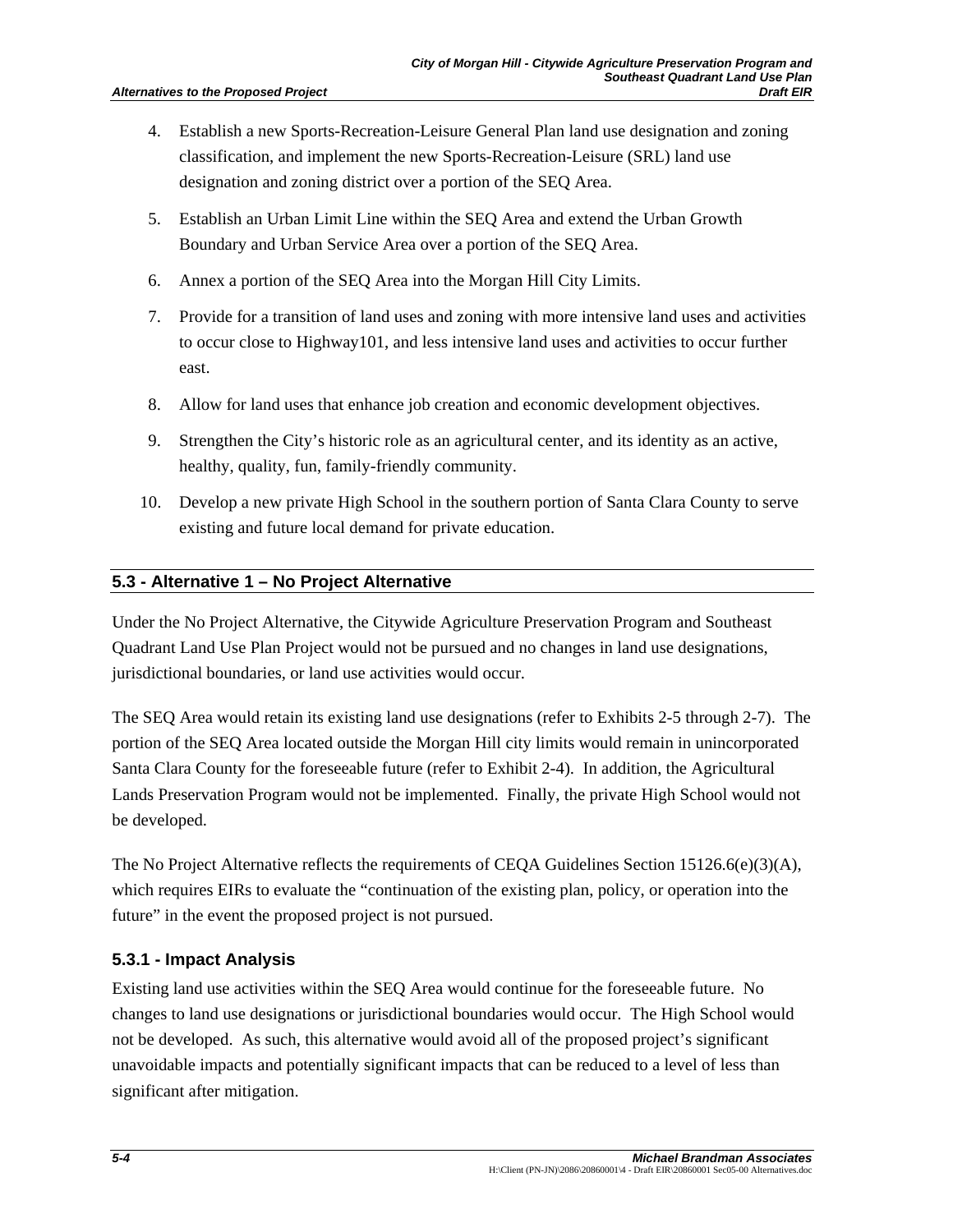# **5.3.2 - Conclusion**

The No Project Alternative would avoid the proposed project's significant unavoidable impacts and would have less impact on all environmental topical areas. However, this alternative would not advance any of the project objectives, including those pertaining to the establishment of the Agricultural Lands Preservation Program; developing SRL uses; expanding city boundaries to encompass portions of the SEQ Area and closing a gap in the City's existing ULL boundary; allowing for land uses that support economic development objectives; strengthening the City's identity as an active, healthy, quality, fun, family-friendly community; and developing a new private High School.

In addition, the No Project Alternative would not advance the planning objective to guide future development and land use activities within the 1,290-acre project area boundaries. Without city planning activity, the SEQ Area would likely continue the trend of gradual cessation of agricultural and orchard uses, with "rural residential" homesites consisting of large homes on unincorporated lots of 8 to 10 acres or greater in size becoming a more prevalent development pattern. Under the existing County General Plan land use and zoning designations, rural residential development is allowed. Therefore, the public policy purpose for the City is to carry out planning activities to preserve agricultural lands and allow for complementary private education, commercial sports/recreation/ leisure, and other uses within a portion of the SEQ Area. By incorporating portions of the SEQ Area and placing it under the City's jurisdiction, the City is able to transfer development rights and cluster a limited number of homesites near the urbanized areas of the City, allowing for the aggregation and preservation of viable agricultural activities in the area.

The No Project Alternative would not address the conversion of agricultural land in and around Morgan Hill. The proposed project would include the implementation of agricultural mitigation and preservation policies intended to ensure the success and viability of agricultural uses Citywide, including the proposed Agricultural Priority Area within the SEQ Area, which is intended to be the focus for acquiring permanent conservation easements to preserve large areas of agriculture and open space.

# **5.4 - Alternative 2 – Sports-Recreation-Leisure/High School/Agricultural Lands Preservation Program Alternative**

Under the SRL/High School/Agricultural Lands Preservation Program Alternative, the SRL component and High School components would be pursued on 289 acres of the SEQ Area, and the balance of the project would not be pursued.

The SRL area encompasses 251 acres and the High School site encompasses 38 acres. The two areas are contiguous to each other (as well as to the Morgan Hill city limits) and occupy the western portion of the SEQ Area near the US 101/Tennant Avenue interchange.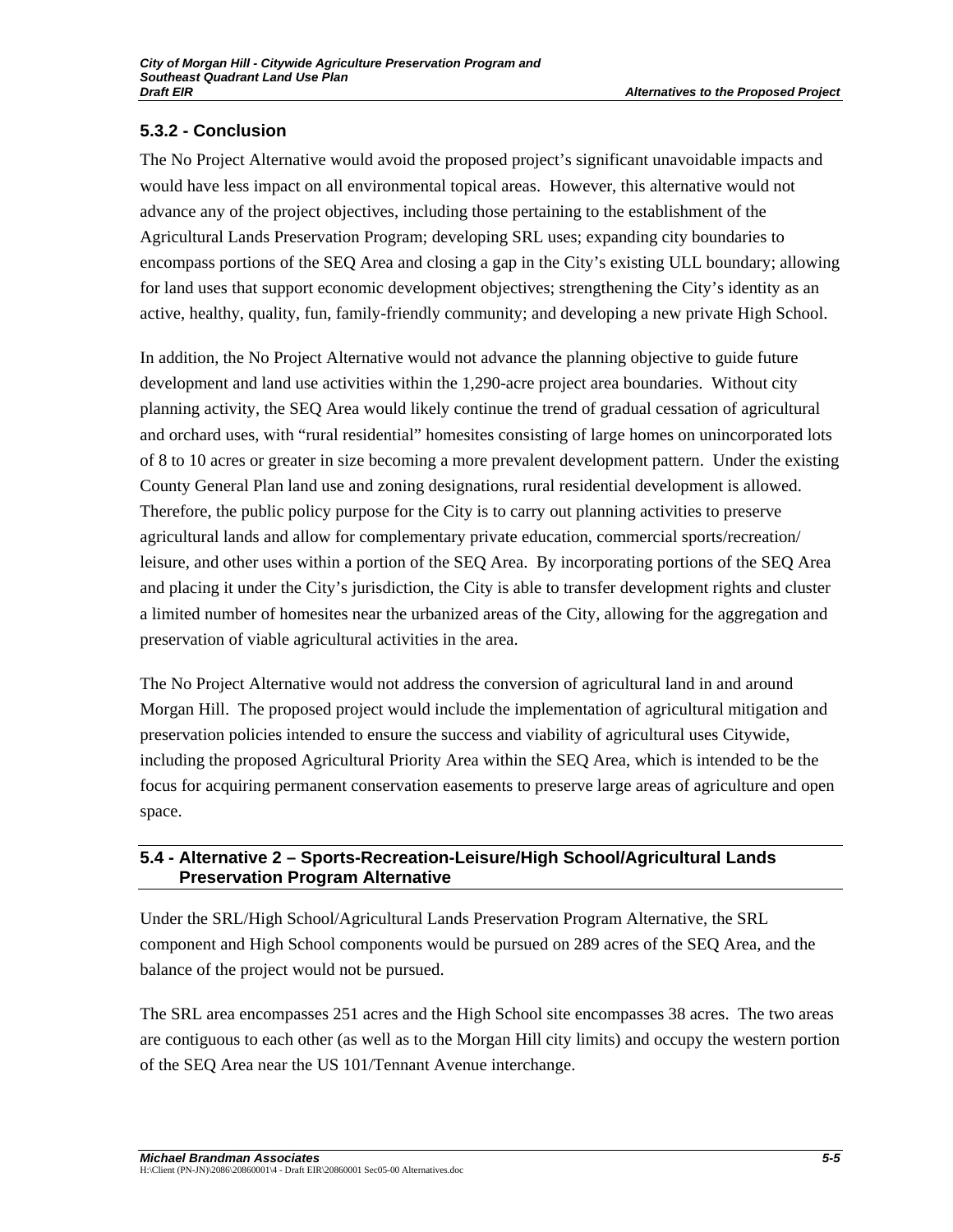The SRL General Plan and Zoning Code Amendments would be implemented as contemplated by the proposed project. To summarize, SRL would feature two Subdistricts (A and B) that would support a variety of sports, recreation, and leisure uses, including but not limited to adventure sports/facilities, arts and crafts, batting cages, equestrian centers, farmers markets, and indoor/outdoor sports centers (Subdistrict A), and gas stations, restaurants, motels/hotels, and grandstands/stadiums (Subdistrict B).

Within the SRL area, the following three programmatic land use applications would be encompassed by this alternative: Craiker, Puliafico, and Jacoby. The City-initiated SRL land use amendments would also be included. (The Chiala programmatic land use application would be eliminated, as it is outside of the SRL area.) Each is briefly summarized:

- **Craiker Sports Retail/Restaurant Uses (4 acres):** 40,000 square feet of sports retail and a 3,000-square-foot, sports-themed, sit-down restaurant on 4 acres, located at the northeastern corner of Condit Road and Tennant Avenue.
- **Puliafico SRL Uses (38 acres):** Outdoor sports fields and a possible indoor facility to house recreational uses such as indoor soccer, batting cages, volleyball courts and a ropes challenge course, and medical offices for minor sports-related injuries along the south side of Tennant Avenue.
- **Jacoby SRL Uses (26 acres):** Commercial recreation retail and open fields for recreation located south of Tennant Avenue and east of Highway 101.

The private High School would be located on 38 acres north of Tennant Avenue and east of Murphy Avenue. At buildout, the facility would accommodate up to 1,600 students. Facilities would include classrooms, a gymnasium, a library, a theater, music room, a chapel, track and field facilities, sports fields, and baseball/basketball/tennis courts. At complete buildout, the proposed buildings would encompass approximately 210,441 square feet.

The Citywide Agricultural Lands Preservation Program would also be established as contemplated by the project.

The development of the SRL portion and private High School would require adjustments of the Morgan Hill City limits, Urban Service Area, Urban Growth Boundary, and Urban Limit Line to encompass the SRL and High School areas. The boundary adjustments would be limited to those areas and would exclude any other areas. Thus, the maximum area encompassed by the boundary adjustments would be 289 acres.

Table 5-1 summarizes the SRL/High School**/**Agricultural Lands Preservation Program Alternative. The purpose of this alternative is to evaluate the urban uses located closest to the US 101/Tennant Avenue interchange in order to keep the urban footprint and associated boundaries as compact as possible.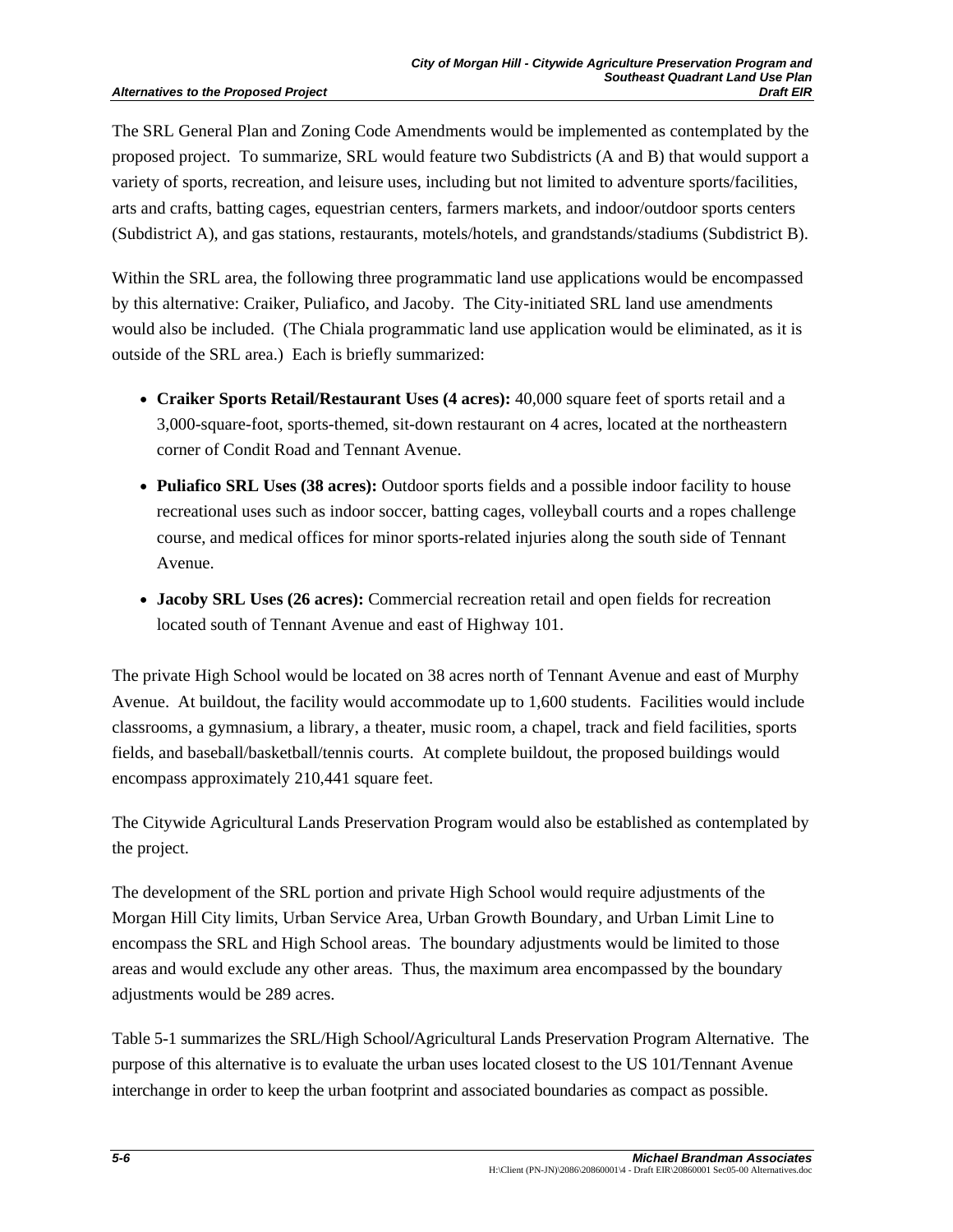Additionally, this alternative would keep agricultural and rural residential uses in unincorporated Santa Clara County and would avoid the annexation and urbanization of land outside the USA.

| <b>Scenario</b>                                          | <b>Use</b>                                                                                                      | <b>Characteristics</b>                                            |  |
|----------------------------------------------------------|-----------------------------------------------------------------------------------------------------------------|-------------------------------------------------------------------|--|
| Sports-Recreational-Leisure/<br>High School/Agricultural | Sports-Recreational-Leisure General<br>Plan and Zone Code Amendments                                            | 251 acres                                                         |  |
| <b>Lands Preservation Program</b><br>Alternative         | Programmatic Project Applications<br>(Craiker, Puliafico, Jacoby)                                               | 68 acres                                                          |  |
|                                                          | Adjustment of City Limits (i.e.,<br>annexation), Urban Service Area, Urban<br>Growth Boundary, Urban Limit Line | 289 acres maximum; a portion<br>of the area is already in the UGB |  |
|                                                          | Private High School                                                                                             | 38 acres/1,600 student High<br>School                             |  |
|                                                          | <b>Agricultural Lands Preservation</b><br>Program                                                               | Citywide                                                          |  |
| Proposed Project                                         | <b>Agricultural Lands Preservation</b><br>Program                                                               | Citywide                                                          |  |
|                                                          | Adjustment of City Limits (i.e.<br>Annexation)                                                                  | 759 acres                                                         |  |
|                                                          | Adjustment of Urban Service Area                                                                                | 305 acres                                                         |  |
|                                                          | Adjustment of Urban Growth Boundary                                                                             | 659 acres                                                         |  |
|                                                          | Adjustment of Urban Limit Line                                                                                  | 840 acres                                                         |  |
|                                                          | Programmatic Project Applications<br>(Craiker, Puliafico, Jacoby, Chiala)                                       | 375 acres*                                                        |  |
|                                                          | Sports-Recreational-Leisure General<br>Plan and Zone Code Amendment                                             | 251 acres                                                         |  |
|                                                          | Remaining General Plan Amendments<br>(Residential Estate and Open Space)                                        | 470 acres                                                         |  |
|                                                          | Private High School                                                                                             | 38 acres/1,600 student High<br>School                             |  |

### **Table 5-1: Sports-Recreation-Leisure/High School/Agricultural Lands Preservation Program Alternative Summary**

Note:

\* All Chiala acreage included in the Open Space acreage, while Craiker, Puliafico, and Jacoby included in Sports-Recreational-Leisure General Plan and Zone Code Amendment acreage. Source: Michael Brandman Associates, 2013.

## **5.4.1 - Impact Analysis**

## **Aesthetics, Light, and Glare**

This alternative would result in the development of the SRL uses on 251 acres (including programmatic applications) and the private High School on 38 acres. This alternative would omit the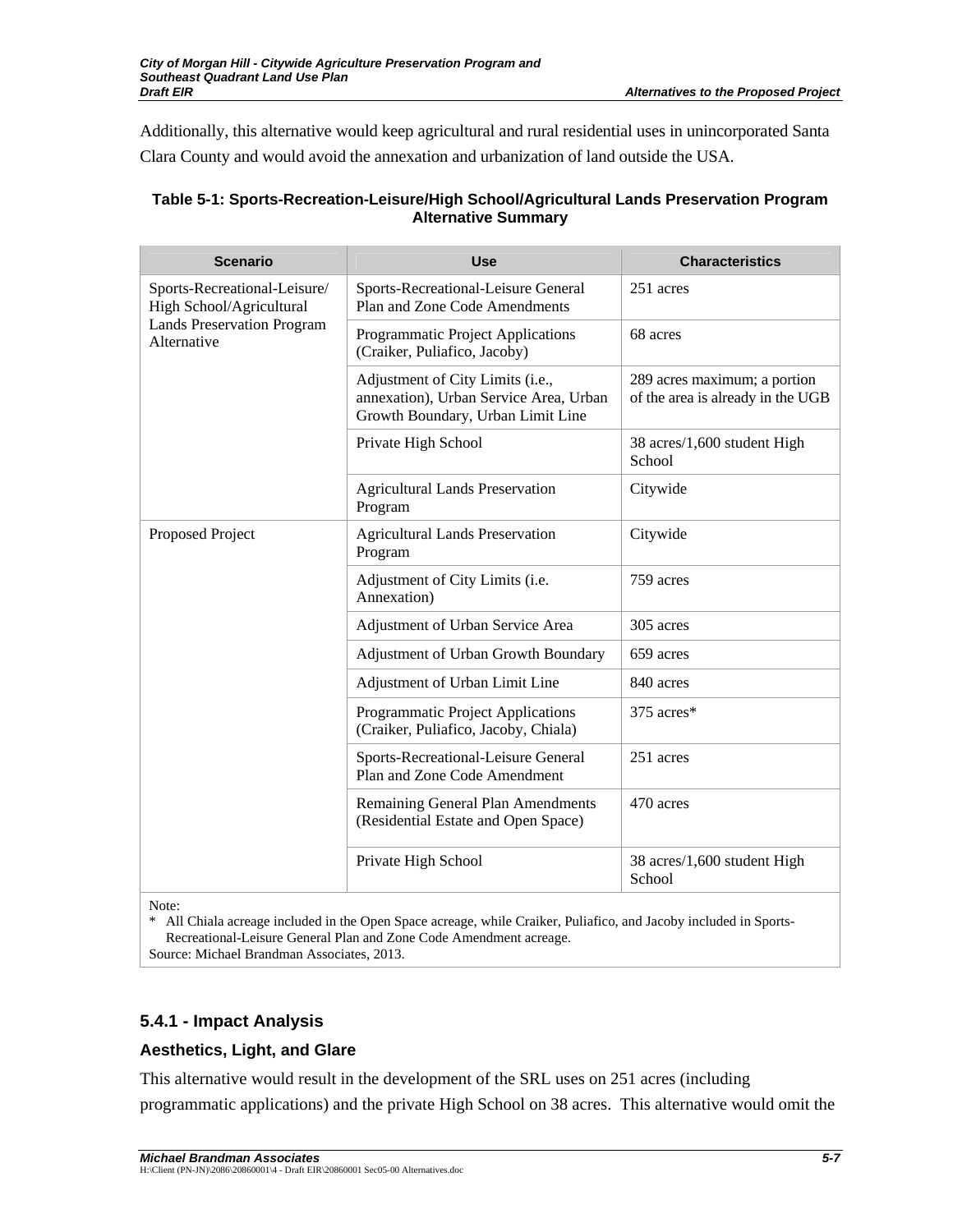#### **Alternatives to the Proposed Project**

Residential Estate and Open Space General Plan Amendments, the associated boundary adjustments, and the Chiala programmatic application, including the immediate surrounding lands. The proposed SRL uses and High School were found to have a less than significant impact on aesthetics because it was visually compatible with its surroundings. The High School was found to have a potentially significant impact on light and glare, which would be reduced to a level of less than significant with mitigation. This alternative would result in an identical finding. The elimination of the remaining acres of the SEQ Area (including associated General Plan Amendment and boundary adjustments) would obviate potential impacts within this area. Therefore, this alternative would have less impact on aesthetics, light, and glare than the proposed project.

#### **Agricultural Resources**

This alternative would result in the development of the SRL uses on 251 acres (including programmatic applications) and the private High School on 38 acres. This alternative would omit the Residential Estate and Open Space General Plan Amendments, the associated boundary adjustments, and the Chiala programmatic application, including the immediate surrounding lands. The proposed programmatic uses (including SRL uses) and High School were found to have a less than significant impact on agricultural resources after implementation of mitigation, which would consist of participation in the Agricultural Lands Preservation Program. The bulk of the Important Farmland acreage is contained within the SRL area; thus, this alternative would result in an identical finding for both the SEQ Area and High School. This alternative includes the establishment of the Agricultural Lands Preservation Program as contemplated by the project, which would serve to facilitate preservation of agriculture in the SEQ Area and Citywide. The SEQ programmatic uses and High School would have a less than significant impact on all other topics. On balance, this alternative would be expected to result in less conversion of agricultural lands to non-agricultural uses. Therefore, this alternative would have less impact on agricultural resources than the proposed project.

### **Air Quality/Greenhouse Gas Emissions**

This alternative would result in the development of the SRL uses on 251 acres (including programmatic applications) and the private High School on 38 acres. This alternative would omit the Residential Estate and Open Space General Plan Amendments, the associated boundary adjustments, and the Chiala programmatic application, including the immediate surrounding lands. The proposed SEQ Area programmatic uses were found to have significant unavoidable impacts associated with conflicts with the BAAQMD Clean Air Plan and criteria pollutant emissions, for which no feasible mitigation was available. The High School was found to have less than significant impacts after mitigation or less than significant impacts with no mitigation necessary for all air quality and greenhouse gas emissions topics. This alternative would result in an identical finding for both the SEQ programmatic uses and the High School. However, the elimination of the remaining approximately 470 acres of the SEQ Area (including associated General Plan Amendment and boundary adjustments) would lessen the severity of the SEQ's programmatic significant unavoidable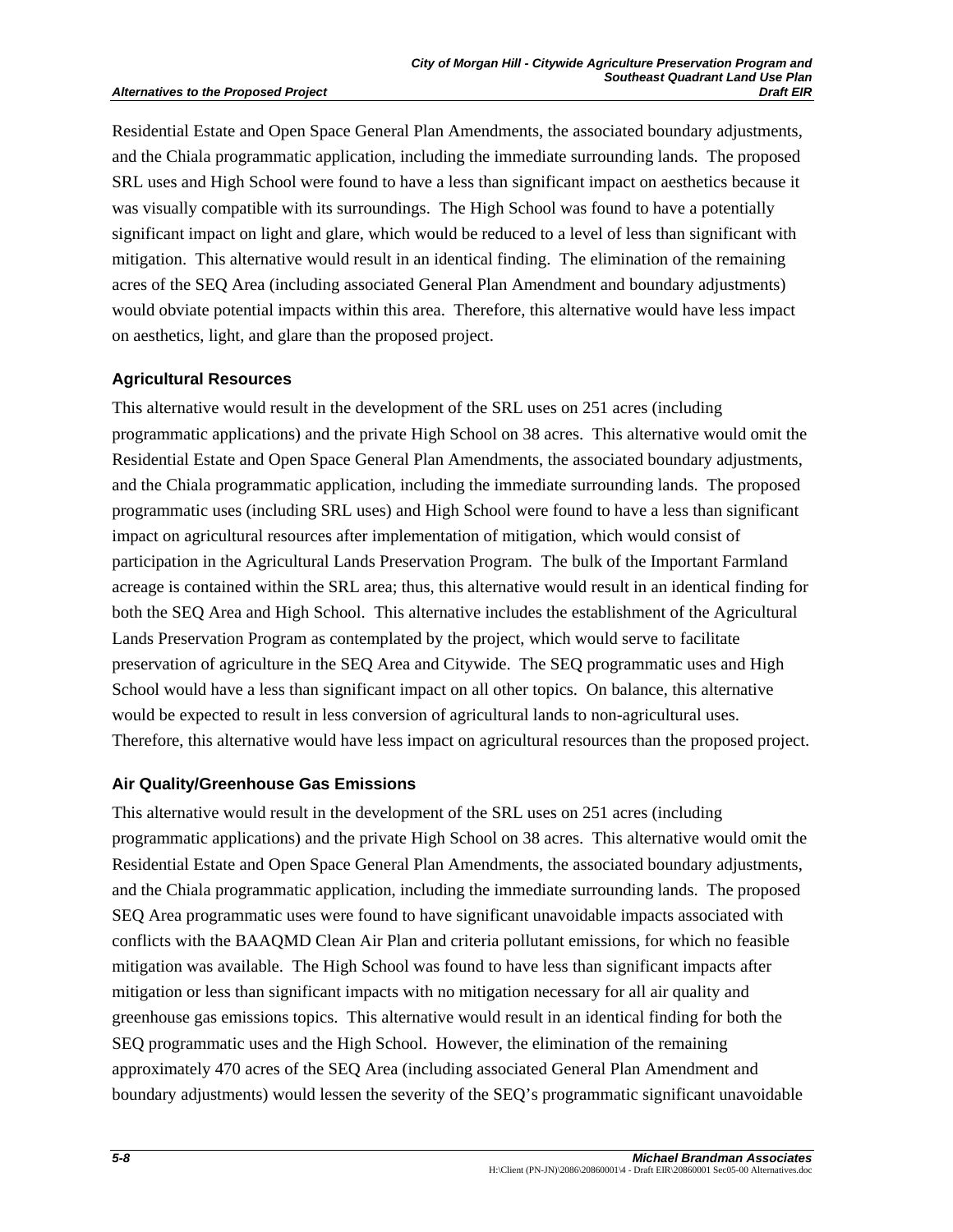impacts because it would obviate potential impacts within this area. Therefore, this alternative would have less impact on air quality and greenhouse gases than the proposed project.

### **Biological Resources**

This alternative would result in the development of the SRL uses on 251 acres (including programmatic applications) and the private High School on 38 acres. This alternative would omit the Residential Estate and Open Space General Plan Amendments, the associated boundary adjustments, and the Chiala programmatic application, including the immediate surrounding lands. The proposed SRL uses were found to have a less than significant impact on biological resources. However, the High School was found to have significant impacts on special-status species and wildlife movement. Mitigation was proposed to address this impact and would fully mitigate this issue to a level of less than significant. This alternative would result in an identical finding. The elimination of the remaining acres of the SEQ Area (including associated General Plan Amendment and boundary adjustments) would obviate potential impacts within this area. Therefore, this alternative would have less impact on biological resources than the proposed project.

### **Cultural Resources**

This alternative would result in the development of the SRL uses on 251 acres (including programmatic applications) and the private High School on 38 acres. This alternative would omit the Residential Estate and Open Space General Plan Amendments, the associated boundary adjustments, and the Chiala programmatic application, including the immediate surrounding lands. The proposed SRL uses were found to have a less than significant impact on cultural resources. However, the proposed High School was found to have significant impacts on historical resources, archaeological resources, paleontological resources, and burial sites. Mitigation was proposed to address all of these impacts and would fully mitigate these issues to a level of less than significant. This alternative would result in an identical finding. The elimination of the remaining acres of the SEQ Area (including associated General Plan Amendment and boundary adjustments) would obviate potential impacts within this area. Therefore, this alternative would have less impact on cultural resources than the proposed project.

## **Geology, Soils, and Seismicity**

This alternative would result in the development of the SRL uses on 251 acres (including programmatic applications) and the private High School on 38 acres. This alternative would omit the Residential Estate and Open Space General Plan Amendments, the associated boundary adjustments, and the Chiala programmatic application, including the immediate surrounding lands. The proposed SRL uses were found to have a less than significant impact on geology, soils, and seismicity. However, the proposed High School was found to have significant impacts on seismic hazards, erosion, and expansive soils. Mitigation was proposed to address all of these impacts and would fully mitigate them to a level of less than significant. This alternative would result in an identical finding. The elimination of the remaining acres of the SEQ Area (including associated General Plan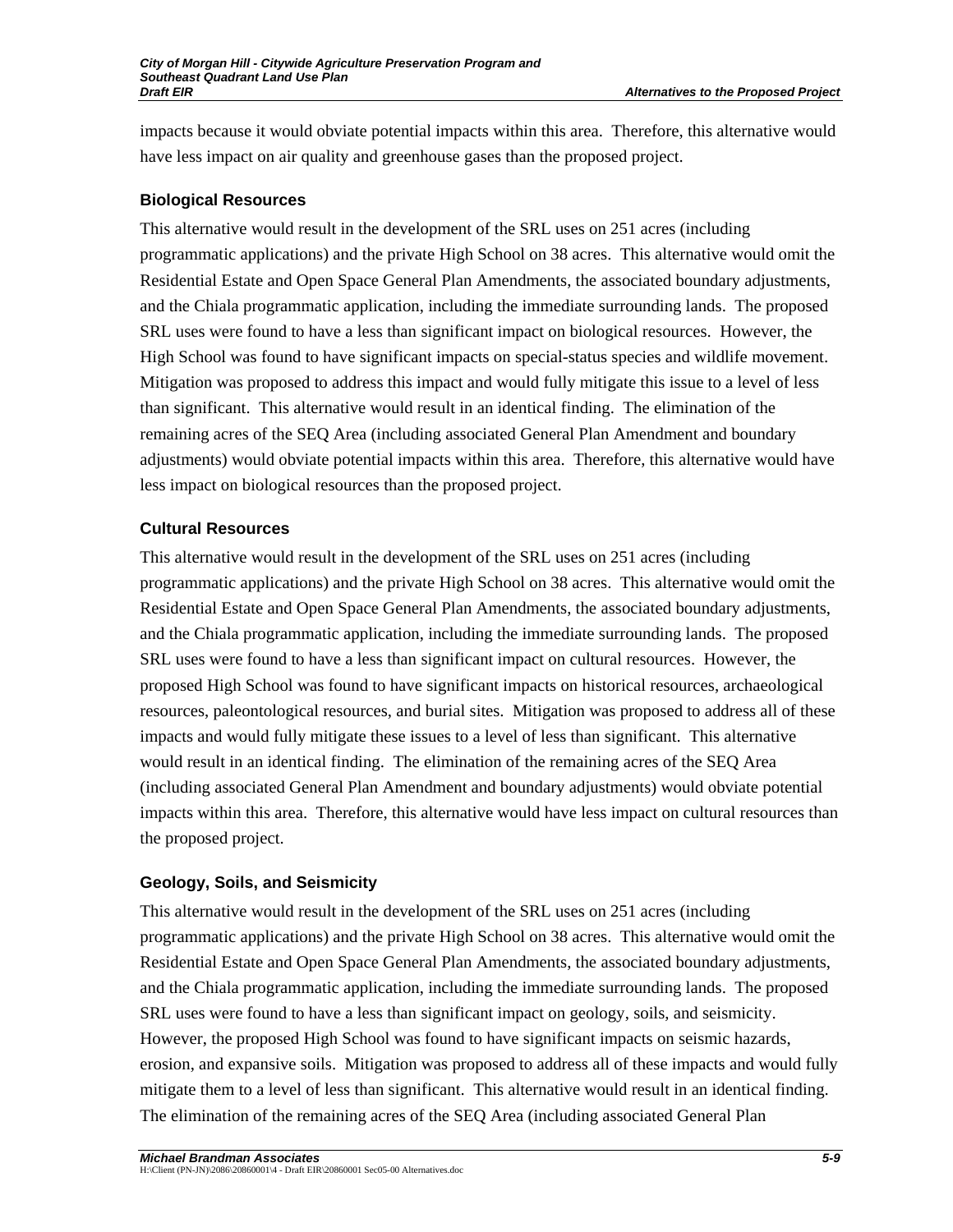#### **Alternatives to the Proposed Project**

Amendment and boundary adjustments) would obviate potential impacts within this area. Therefore, this alternative would have less impact on geology, soils, and seismicity than the proposed project.

#### **Hazards and Hazardous Materials**

This alternative would result in the development of the SRL uses on 251 acres (including programmatic applications) and the private High School on 38 acres. This alternative would omit the Residential Estate and Open Space General Plan Amendments, the associated boundary adjustments, and the Chiala programmatic application, including the immediate surrounding lands. The proposed SRL uses were found to have a less than significant impact on hazards and hazardous materials. However, the proposed High School was found to have significant impacts on routine use/risk of upset and hazards associated with prior use. Mitigation was proposed to address all of these impacts and would fully mitigate these issues to a level of less than significant. This alternative would result in an identical finding. The elimination of the remaining acres of the SEQ Area (including associated General Plan Amendment and boundary adjustments) would obviate potential impacts within this area. Therefore, this alternative would have less impact on hazards and hazardous materials than the proposed project.

### **Hydrology and Water Quality**

This alternative would result in the development of the SRL uses on 251 acres (including programmatic applications) and the private High School on 38 acres. This alternative would omit the Residential Estate and Open Space General Plan Amendments, the associated boundary adjustments, and the Chiala programmatic application, including the immediate surrounding lands. The SRL uses were found to have significant impacts on drainage and 100-year floodplains; the proposed High School was found to have significant impacts on water quality and drainage. Mitigation was proposed to address all of these impacts and would fully mitigate these issues to a level of less than significant. This alternative would result in an identical finding. The elimination of the remaining acres of the SEQ Area (including associated General Plan Amendment and boundary adjustments) would obviate potential impacts within this area. Therefore, this alternative would have less impact on hydrology and water quality than the proposed project.

#### **Land Use**

This alternative would result in the development of the SRL uses on 251 acres (including programmatic applications) and the private High School on 38 acres. This alternative would omit the Residential Estate and Open Space General Plan Amendments, the associated boundary adjustments, and the Chiala programmatic application, including the immediate surrounding lands. This alternative would only involve discretionary approvals associated with the SRL uses and High School: General Plan Amendment, Zone Change, Boundary Adjustments (urban service area, urban growth boundary, urban limit line, and city limits), Development Agreement, Conditional Use Permit, and Design Permit. These approvals would be limited to the westernmost 251 acres of the SEQ Area. The programmatic aspects of the proposed project not included in this alternative also involve a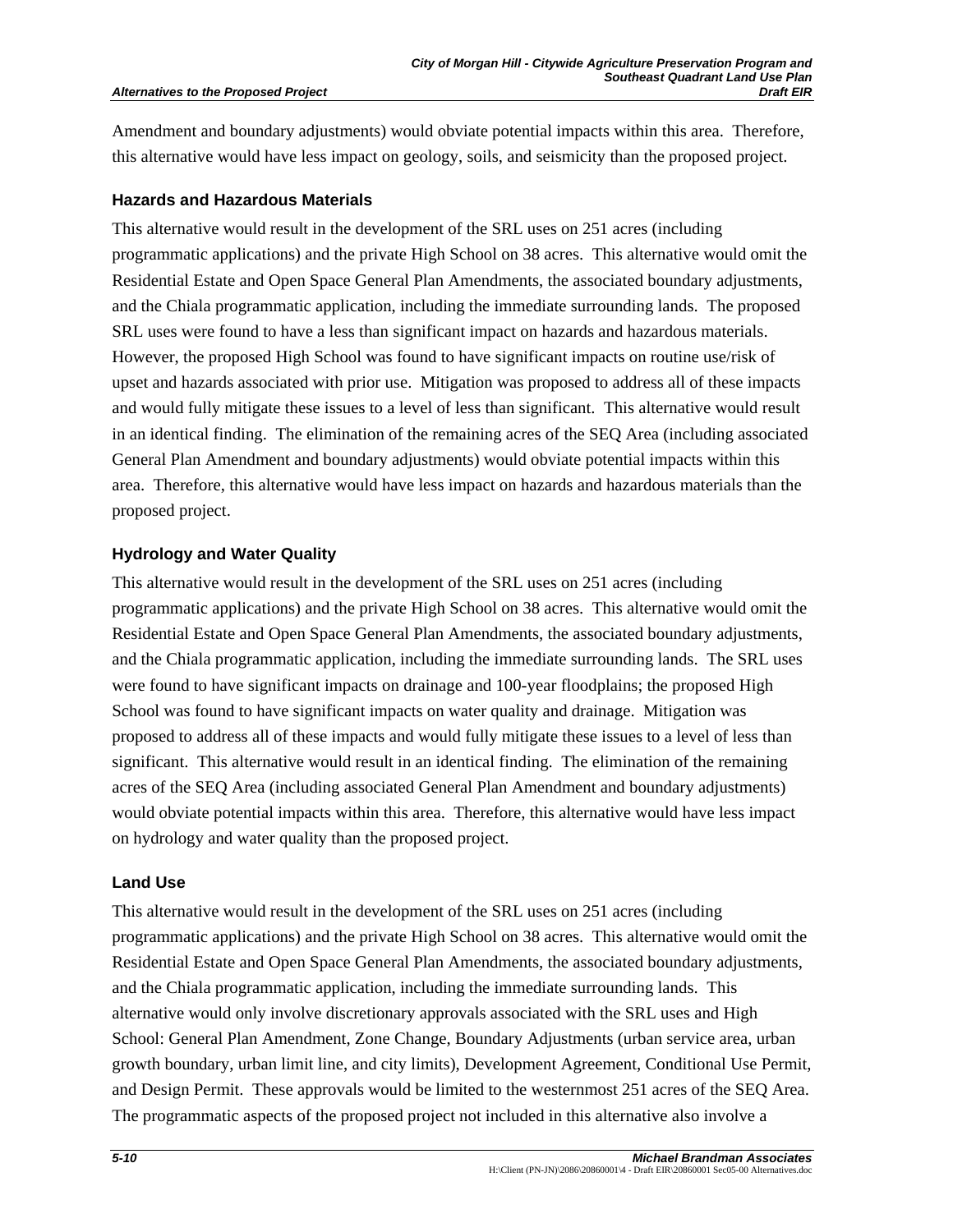number of discretionary approvals (General Plan Amendment, zoning changes, and boundary adjustments) that would encompass various portions of the 1,290-acre SEQ Area. The elimination of the remaining acres of the SEQ Area (including associated General Plan Amendment and boundary adjustments) would obviate potential impacts within this area. Therefore, this alternative would have less impact on land use than the proposed project.

### **Noise**

This alternative would result in the development of the SRL uses on 251 acres (including programmatic applications) and the private High School on 38 acres. This alternative would omit the Residential Estate and Open Space General Plan Amendments, the associated boundary adjustments, and the Chiala programmatic application, including the immediate surrounding lands. The proposed SEQ programmatic uses were found to have a significant unavoidable impact after mitigation associated with exceedance of adopted noise standards, while the High School was found to have a less than significant impact and did not require mitigation. All other noise impacts were less than significant. This alternative would result in an identical finding. The elimination of the remaining acres of the SEQ Area (including associated General Plan Amendment and boundary adjustments) would obviate potential impacts within this area. Therefore, this alternative would have less impact on noise than the proposed project.

## **Population and Housing**

This alternative would result in the development of the SRL uses on 251 acres (including programmatic applications) and the private High School on 38 acres. This alternative would omit the Residential Estate and Open Space General Plan Amendments, the associated boundary adjustments, and the Chiala programmatic application, including the immediate surrounding lands. The proposed programmatic uses and High School were found to have less than significant impacts on population and housing; therefore, this alternative would yield similar conclusions. The elimination of the remaining acres of the SEQ Area (including associated General Plan Amendment and boundary adjustments) would obviate potential impacts within this area. Therefore, this alternative would have less impact on population and housing than the proposed project.

## **Public Services and Recreation**

This alternative would result in the development of the SRL uses on 251 acres (including programmatic applications) and the private High School on 38 acres. This alternative would omit the Residential Estate and Open Space General Plan Amendments, the associated boundary adjustments, and the Chiala programmatic application, including the immediate surrounding lands. The proposed programmatic uses were found to have less than significant impacts on public services and recreational facilities. The proposed High School was found to have a significant impact on police protection, which would be fully mitigated to a level of less than significant; all other impacts would be less than significant. The elimination of the remaining acres of the SEQ Area (including associated General Plan Amendment and boundary adjustments) would obviate potential impacts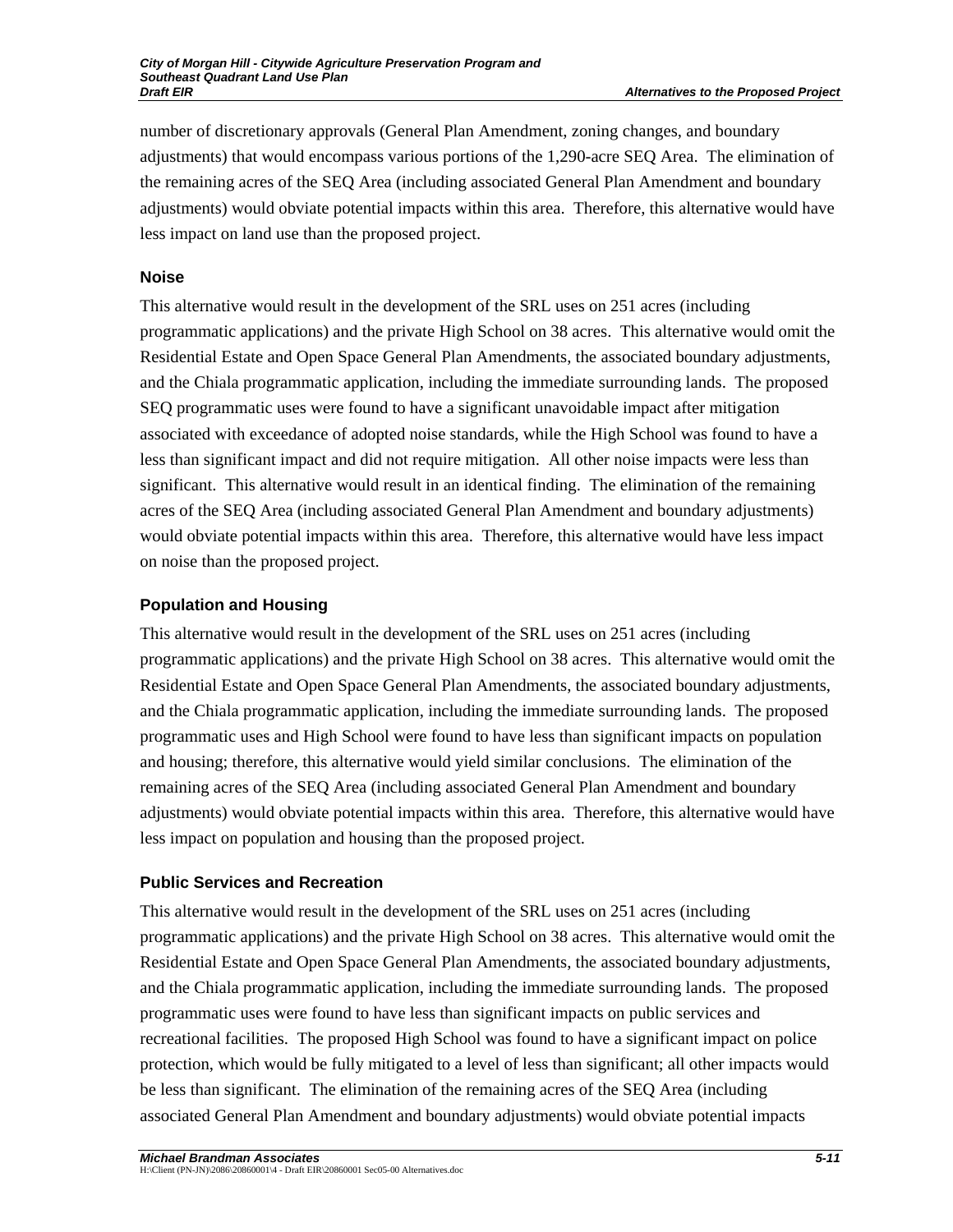within this area. Therefore, this alternative would have less impact on public services and recreation than the proposed project.

### **Transportation**

This alternative would result in the development of the SRL uses on 251 acres (including programmatic applications) and the private High School on 38 acres. This alternative would omit the Residential Estate and Open Space General Plan Amendments, the associated boundary adjustments, and the Chiala programmatic application, including the immediate surrounding lands. Table 5-2 compares the SRL/High School/Agricultural Lands Preservation Program Alternative's peak-hour trip generation with the proposed project's peak-hour trip generation. As shown in the table, this alternative would generate 568 fewer weekday trips, 82 fewer AM peak-hour trips, and 69 fewer PM peak-hour trips than the proposed project. Although the reduction in peak-hour trip generation would not be enough to reduce the significant unavoidable finding for traffic impacts (both SEQ and High School), it would substantially lessen the severity of these impacts.

**Table 5-2: Sports-Recreation-Leisure/High School/Agricultural Lands Preservation Program Alternative Trip Generation Comparison** 

| <b>Scenario</b>                                              | <b>Daily Trips</b> | <b>AM Peak Hour Trips</b> | <b>PM Peak Hour Trips</b> |
|--------------------------------------------------------------|--------------------|---------------------------|---------------------------|
| Sports-Recreation-Leisure/<br><b>High School Alternative</b> | 25,052             | 2,107                     | 2,585                     |
| Proposed Project                                             | 25,620             | 2,189                     | 2,654                     |
| <b>Difference</b>                                            | (568)              | (82)                      | (69)                      |
| Source: Fehr & Peers, 2013.                                  |                    |                           |                           |

## **Utility Systems**

This alternative would result in the development of the SRL uses on 251 acres (including programmatic applications) and the private High School on 38 acres. This alternative would omit the Residential Estate and Open Space General Plan Amendments, the associated boundary adjustments, and the Chiala programmatic application, including the immediate surrounding lands. The proposed programmatic uses were found to have significant impacts on drainage, while the proposed High School was found to have significant impacts on drainage and solid waste. Mitigation was proposed to address all of these impacts and would fully mitigate these issues to a level of less than significant. This alternative would result in an identical finding. The elimination of the remaining acres of the SEQ Area (including associated General Plan Amendment and boundary adjustments) would obviate potential impacts within this area. Therefore, this alternative would have less impact on utility systems than the proposed project.

## **5.4.2 - Conclusion**

The SRL/High School/Agricultural Lands Preservation Program Alternative would result in the same significant unavoidable project-findings as the proposed project for air quality and greenhouse gas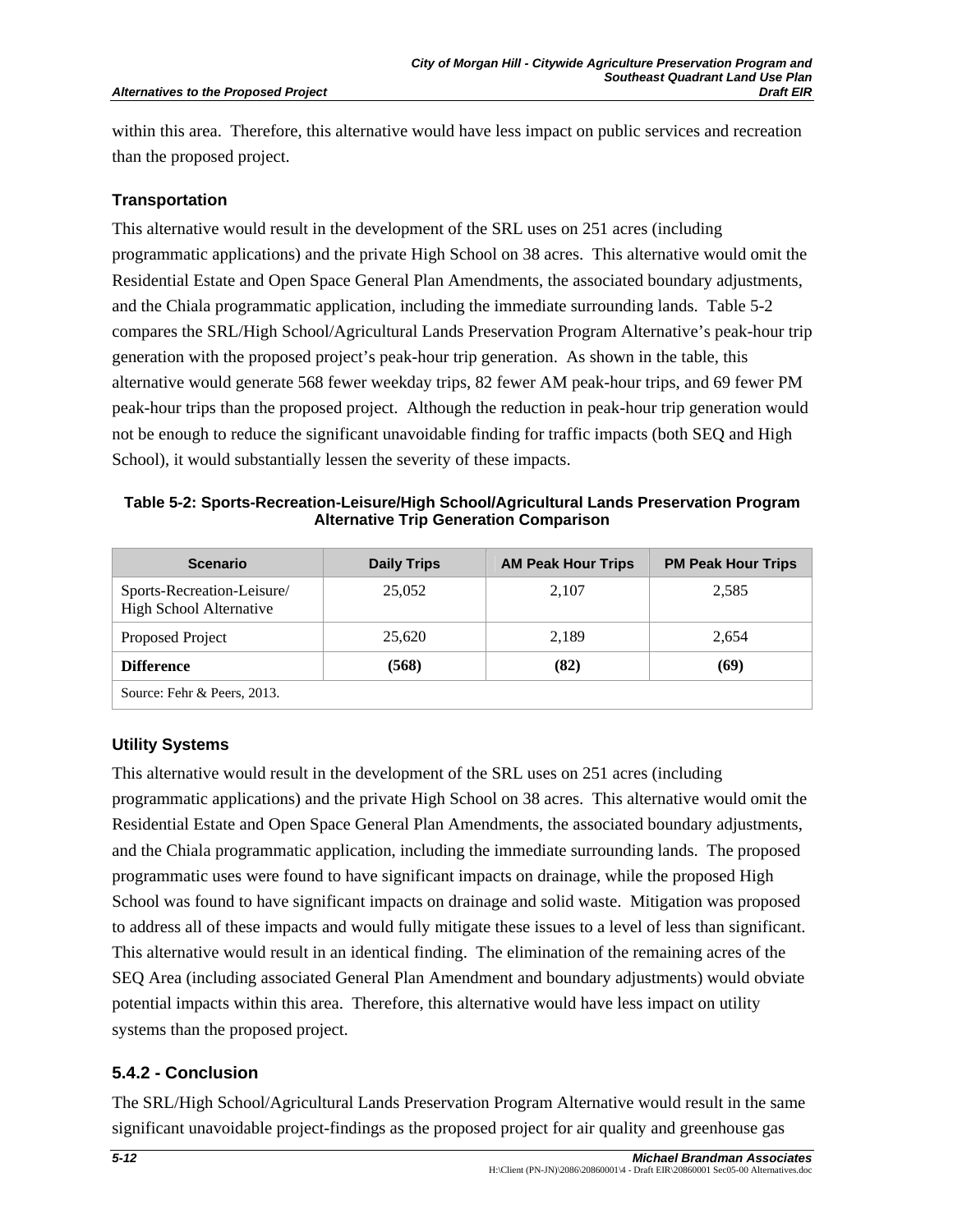emissions, and transportation impacts. This alternative would substantially lessen the severity of other impacts, including aesthetics, light, and glare; agricultural resources; biological resources; cultural resources; geology, soils, and seismicity; hazards and hazardous materials; hydrology and water quality; land use; noise; population and housing; public services and recreation; and utility systems.

The SRL/High School/Agricultural Lands Preservation Program Alternative would advance the project objectives associated with developing a program that fosters permanent agriculture within the SEQ Area; expanding city boundaries to encompass portions of the SEQ Area; developing the SRL uses and associated programmatic applications; strengthening the City's identity as an active, healthy, quality, fun, family-friendly community; and providing a private High School. However, it would not advance other objectives to the same degree as the proposed project because it would eliminate the remaining programmatic aspects (including Chiala programmatic application) of the proposed project where the transfer and clustering of existing development rights is proposed in order to create more aggregated and viable agricultural areas within the SEQ.

# **5.5 - Alternative 3 – Agricultural Lands Preservation Program Only Alternative**

Under the Agricultural Lands Preservation Program Only Alternative, the Agricultural Lands Preservation Program would be pursued, and the balance of the project would be eliminated.

The Citywide Agricultural Lands Preservation Program would be established as contemplated by the project, including the creation of a greenbelt in the southern portion of the SEQ Area through voluntary participation by property owners wishing to record agricultural conservation easements on their property. In the interests of promoting agricultural preservation within the SEQ Area, no adjustments would be made to the City of Morgan Hill's jurisdictional boundaries including city limits, UGB, ULL, or USA. The current City of Morgan Hill General Plan designations for the SEQ Area would be maintained.

The proposed SRL, Residential Estate, Open Space and Public Facilities land use designations would not be pursued, nor would the proposed High School. Additionally, the four programmatic applications (Craiker, Puliafico, Jacoby, and Chiala) would not be pursued.

Table 5-3 summarizes the Agricultural Lands Preservation Program Only Alternative. The purpose of this alternative is to evaluate the portion of the proposed project that would maintain existing agricultural and rural residential land use activities within the SEQ Area and avoid any development of urban uses.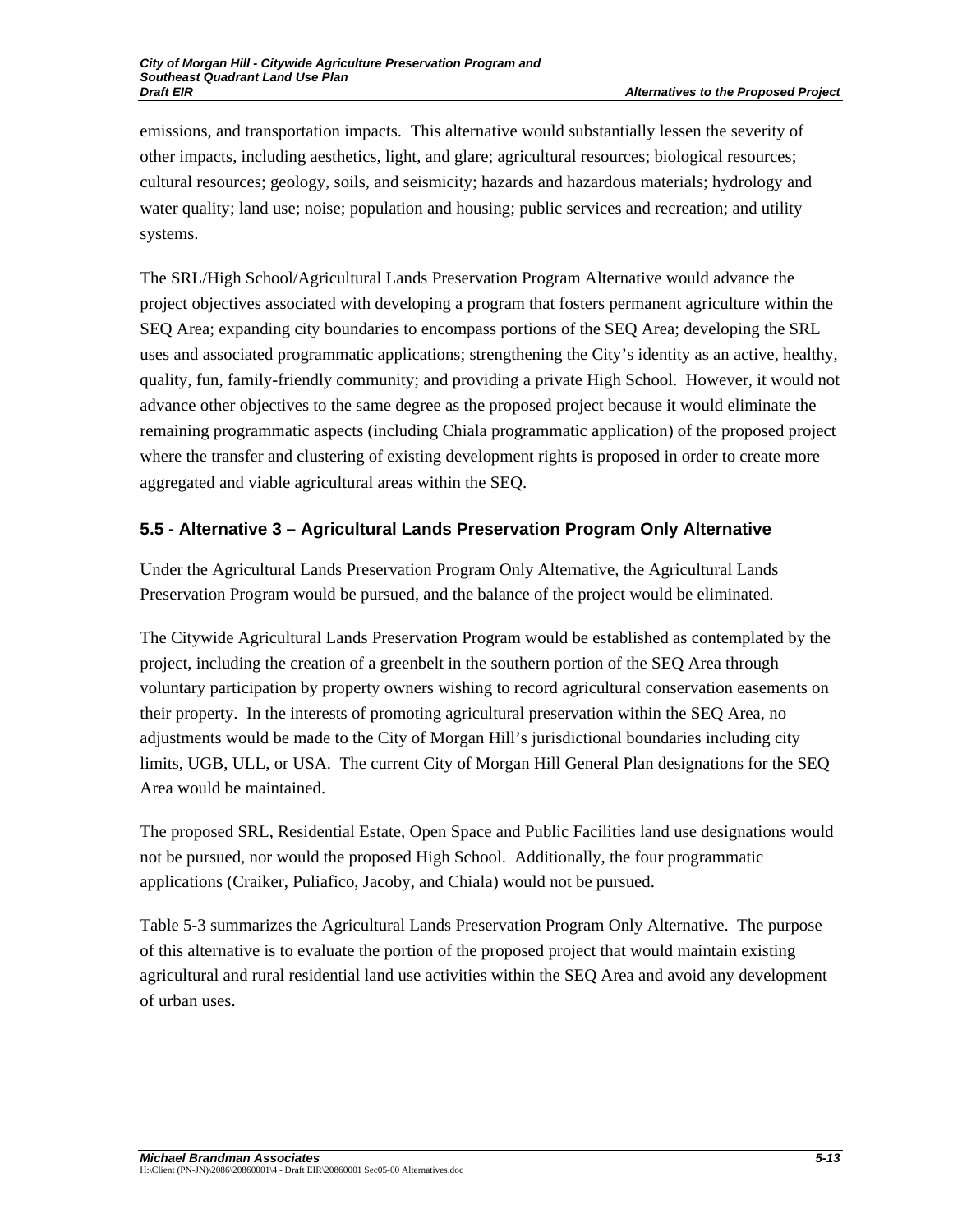| <b>Scenario</b>                                                       | Use                                                                       | <b>Characteristics</b>                |  |  |  |  |
|-----------------------------------------------------------------------|---------------------------------------------------------------------------|---------------------------------------|--|--|--|--|
| <b>Agricultural Lands</b><br>Preservation Program Only<br>Alternative | <b>Agricultural Lands Preservation</b><br>Program                         | Citywide                              |  |  |  |  |
| Proposed Project                                                      | <b>Agricultural Lands Preservation</b><br>Program                         | Citywide                              |  |  |  |  |
|                                                                       | Adjustment of City Limits (i.e.,<br>Annexation)                           | 759 acres                             |  |  |  |  |
|                                                                       | Adjustment of Urban Service Area                                          | 305 acres                             |  |  |  |  |
|                                                                       | Adjustment of Urban Growth Boundary                                       | 659 acres                             |  |  |  |  |
|                                                                       | Adjustment of Urban Limit Line                                            | 840 acres                             |  |  |  |  |
|                                                                       | Sports-Recreational-Leisure General<br>Plan and Zone Code Amendment       | 251 acres                             |  |  |  |  |
|                                                                       | Remaining General Plan Amendments<br>(Residential Estate and Open Space)  | 470 acres                             |  |  |  |  |
|                                                                       | Programmatic Project Applications<br>(Craiker, Puliafico, Jacoby, Chiala) | 375 acres                             |  |  |  |  |
|                                                                       | Private High School                                                       | 38 acres/1,600 student High<br>School |  |  |  |  |
| Source: Michael Brandman Associates, 2013.                            |                                                                           |                                       |  |  |  |  |

**Table 5-3: Agricultural Lands Preservation Program Only Alternative Summary** 

### **5.5.1 - Impact Analysis**

### **Aesthetics, Light, and Glare**

This alternative would result in adoption of the Agricultural Lands Preservation Program (Citywide). This alternative would eliminate the SRL, Public Facilities, Open Space, and Residential Estate land use designation changes; the four programmatic applications; and the proposed High School. The programmatic uses and High School were found to have a less than significant impact on aesthetics because they were visually compatible with its surroundings. The High School was found to have a potentially significant impact on light and glare, which would be reduced to a level of less than significant with mitigation. This alternative would establish the agricultural mitigation program and avoid the introduction of any changes in existing land use activities within the 1,290-acre SEQ Area. These characteristics would obviate potential impacts within this area. Therefore, this alternative would have less impact on aesthetics, light, and glare than the proposed project.

## **Agricultural Resources**

This alternative would result in adoption of the Agricultural Lands Preservation Program (Citywide). This alternative would eliminate the SRL, Public Facilities, Open Space, and Residential Estate land use designation changes; the four programmatic applications; and the proposed High School. The proposed programmatic uses and High School were found to have a less than significant impact on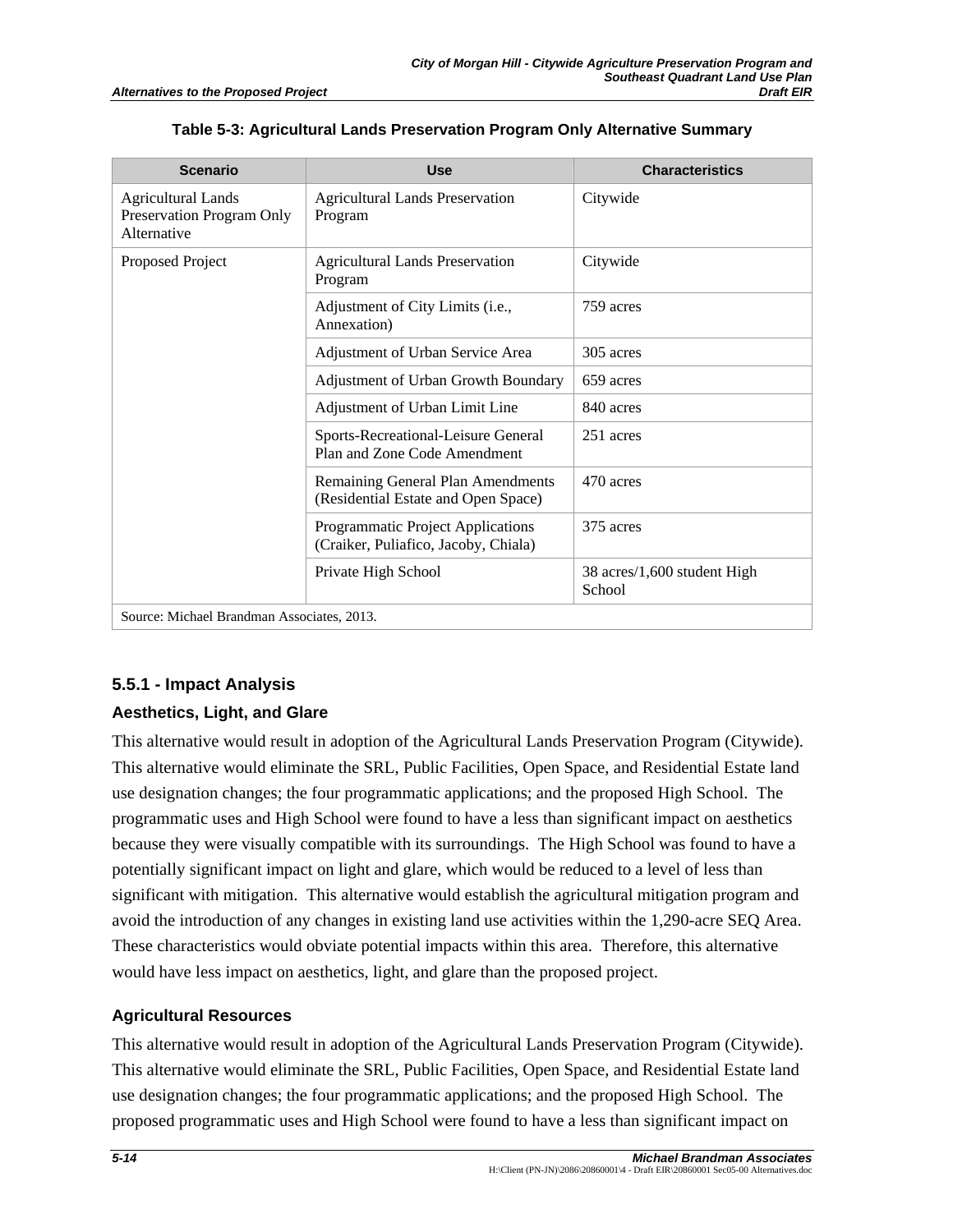agricultural resources after mitigation. This alternative would establish the agricultural mitigation program and avoid the conversion of any agricultural land use activities within the 1,290-acre SEQ Area. These characteristics would avoid the need for mitigation associated with conversion of farmland. Therefore, this alternative would have less impact on agricultural resources than the proposed project.

## **Air Quality/Greenhouse Gas Emissions**

This alternative would result in adoption of the Agricultural Lands Preservation Program (Citywide). This alternative would eliminate the SRL, Public Facilities, Open Space, and Residential Estate land use designation changes; the four programmatic applications; and the proposed High School. The proposed SEQ Area programmatic uses was found to have significant unavoidable impacts associated with conflicts with the BAAQMD Clean Air Plan and criteria pollutant emissions, for which no feasible mitigation was available. The High School was found to have less than significant impacts after mitigation or less than significant impacts with no mitigation necessary for all air quality and greenhouse gas emissions topics. This alternative would avoid all of these significant unavoidable impacts, because it would not alter existing land use activities or generate new daily trips relative to existing conditions. Therefore, this alternative would have fewer impacts on air quality and greenhouse gases than the proposed project.

## **Biological Resources**

This alternative would result in adoption of the Agricultural Lands Preservation Program (Citywide). This alternative would eliminate the SRL, Public Facilities, Open Space, and Residential Estate land use designation changes; the four programmatic applications; and the proposed High School. The proposed programmatic uses were found to have a less than significant impact on biological resources. However, the High School was found to have significant impacts on special-status species and wildlife movement. Mitigation was proposed to address this impact and would fully mitigate this issue to a level of less than significant. This alternative would establish the agricultural mitigation program and avoid the introduction of any changes in existing land use activities within the 1,290 acre SEQ Area. These characteristics would obviate potential impacts within this area. Therefore, this alternative would have less impact on biological resources than the proposed project.

## **Cultural Resources**

This alternative would result in adoption of the Agricultural Lands Preservation Program (Citywide). This alternative would eliminate the SRL, Public Facilities, Open Space, and Residential Estate land use designation changes; the four programmatic applications; and the proposed High School. The proposed programmatic uses were found to have a less than significant impact on cultural resources. However, the proposed High School was found to have significant impacts on historical resources, archaeological resources, paleontological resources, and burial sites. Mitigation was proposed to address all of these impacts and would fully mitigate these issues to a level of less than significant. This alternative would establish the agricultural mitigation program and avoid the introduction of any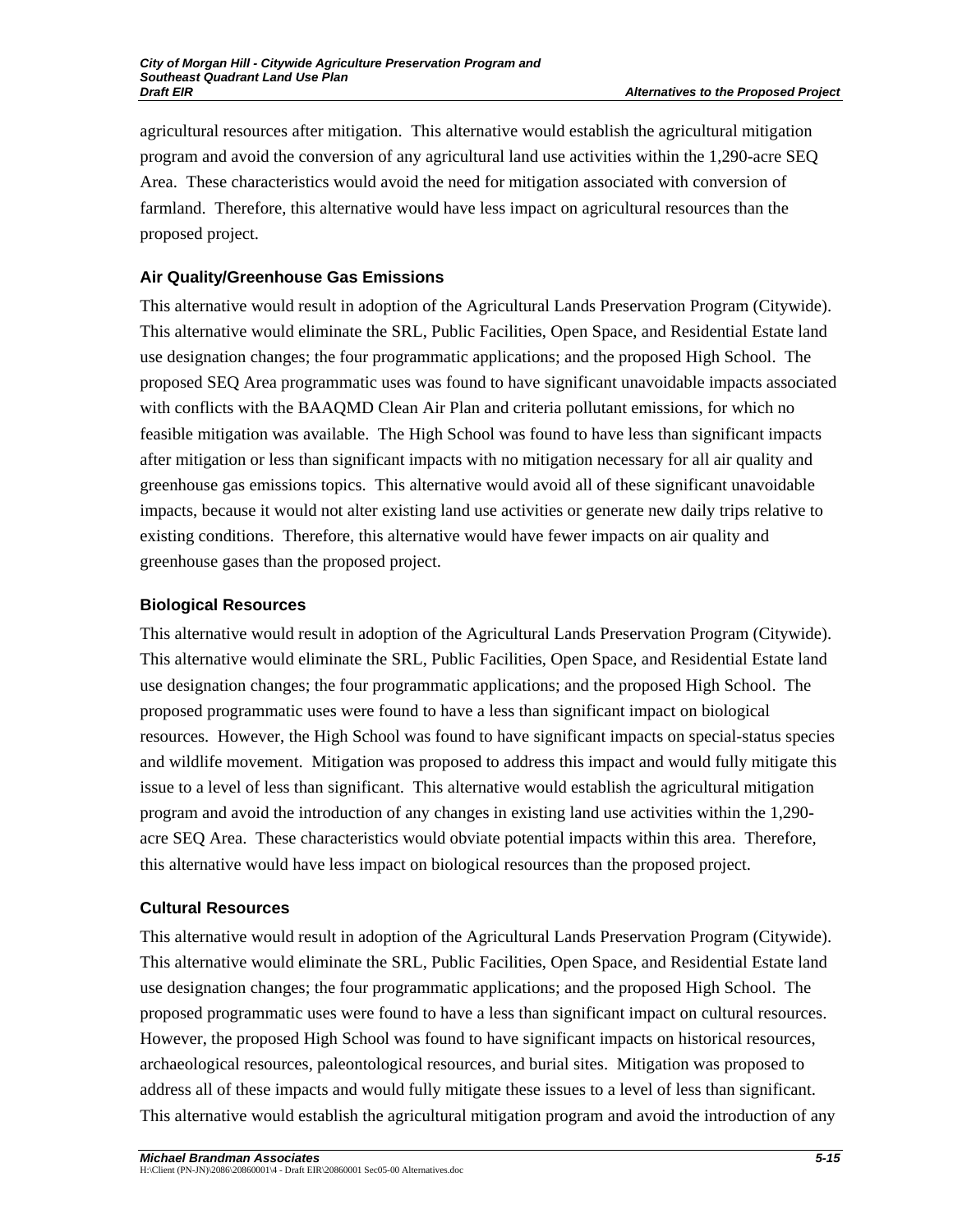#### **Alternatives to the Proposed Project**

changes in existing land use activities within the 1,290-acre SEQ Area. These characteristics would obviate potential impacts within this area. Therefore, this alternative would have less impact on cultural resources than the proposed project.

#### **Geology, Soils, and Seismicity**

This alternative would result in adoption of the Agricultural Lands Preservation Program (Citywide). This alternative would eliminate the SRL, Public Facilities, Open Space, and Residential Estate land use designation changes; the four programmatic applications; and the proposed High School. The proposed programmatic uses were found to have a less than significant impact on geology, soils, and seismicity. However, the proposed High School was found to have significant impacts on seismic hazards, erosion, and expansive soils. Mitigation was proposed to address all of these impacts and would fully mitigate these issues to a level of less than significant. This alternative would establish the agricultural mitigation program and avoid the introduction of any changes in existing land use activities within the 1,290-acre SEQ Area. These characteristics would obviate potential impacts within this area. Therefore, this alternative would have less impact on geology, soils, and seismicity than the proposed project.

#### **Hazards and Hazardous Materials**

This alternative would result in adoption of the Agricultural Lands Preservation Program (Citywide). This alternative would eliminate the SRL, Public Facilities, Open Space, and Residential Estate land use designation changes; the four programmatic applications; and the proposed High School. The proposed programmatic uses were found to have a less than significant impact on hazards and hazardous materials. However, the proposed High School was found to have significant impacts on routine use/risk of upset and hazard associated with prior use. Mitigation was proposed to address all of these impacts and would fully mitigate these issues to a level of less than significant. This alternative would establish the agricultural mitigation program and avoid the introduction of any changes in existing land use activities within the 1,290-acre SEQ Area. These characteristics would obviate potential impacts within this area. Therefore, this alternative would have less impact on hazards and hazardous materials than the proposed project.

### **Hydrology and Water Quality**

This alternative would result in adoption of the Agricultural Lands Preservation Program (Citywide). This alternative would eliminate the SRL, Public Facilities, Open Space, and Residential Estate land use designation changes; the four programmatic applications; and the proposed High School. The proposed programmatic uses were found to have significant impacts on drainage and 100-year floodplains; the proposed High School was found to have significant impacts on water quality and drainage. Mitigation was proposed to address all of these impacts and would fully mitigate these issues to a level of less than significant. This alternative would establish the agricultural mitigation program and avoid the introduction of any changes in existing land use activities within the 1,290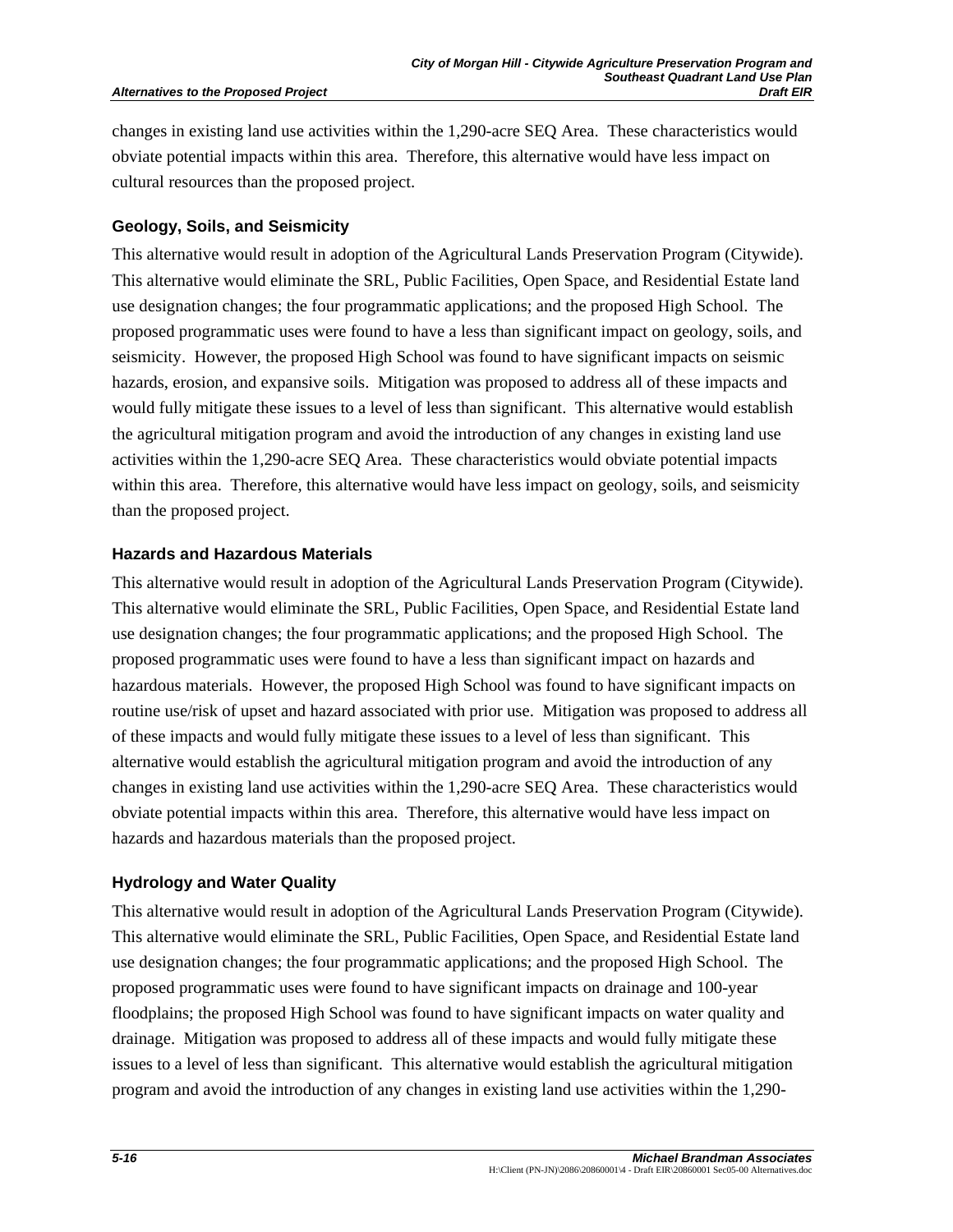acre SEQ Area. These characteristics would obviate potential impacts within this area. Therefore, this alternative would have less impact on hydrology and water quality than the proposed project.

## **Land Use**

This alternative would result in adoption of the Agricultural Lands Preservation Program (Citywide). This alternative would eliminate the SRL, Public Facilities, Open Space, and Residential Estate land use designation changes; the four programmatic applications; and the proposed High School. This alternative would only involve discretionary approvals associated with the agricultural program. All other discretionary approvals associated with the programmatic applications and private High School would not occur, which would obviate potential impacts within this area. Therefore, this alternative would have less impact on land use than the proposed project.

### **Noise**

This alternative would result in adoption of the Agricultural Lands Preservation Program (Citywide). This alternative would eliminate the SRL, Public Facilities, Open Space, and Residential Estate land use designation changes; the four programmatic applications; and the proposed High School. The proposed SEQ programmatic uses were found to have a significant unavoidable impact after mitigation associated with exceedance of adopted noise standards, while the High School was found to have a less than significant impact and did not require mitigation. This alternative would avoid any impact related to noise because it would not generate new daily trips relative to existing conditions and, therefore, avoid the significant unavoidable impact associated with the SEQ programmatic uses. Therefore, this alternative would have fewer impacts on noise than the proposed project.

## **Population and Housing**

This alternative would result in adoption of the Agricultural Lands Preservation Program (Citywide). This alternative would eliminate the SRL, Public Facilities, Open Space, and Residential Estate land use designation changes; the four programmatic applications; and the proposed High School. The proposed programmatic uses and proposed High School was found to have less than significant impacts on population and housing. This alternative would establish the agricultural mitigation program and avoid the introduction of any changes in existing land use activities within the 1,290 acre SEQ Area. These characteristics would obviate potential impacts within this area. Therefore, this alternative would have less impact on population and housing than the proposed project.

## **Public Services and Recreation**

This alternative would result in adoption of the Agricultural Lands Preservation Program (Citywide). This alternative would eliminate the SRL, Public Facilities, Open Space, and Residential Estate land use designation changes; the four programmatic applications; and the proposed High School. The proposed programmatic uses were found to have less than significant impacts on public services and recreational facilities. The proposed High School was found to have a significant impact on police protection, which would be fully mitigated to a level of less than significant; all other impacts would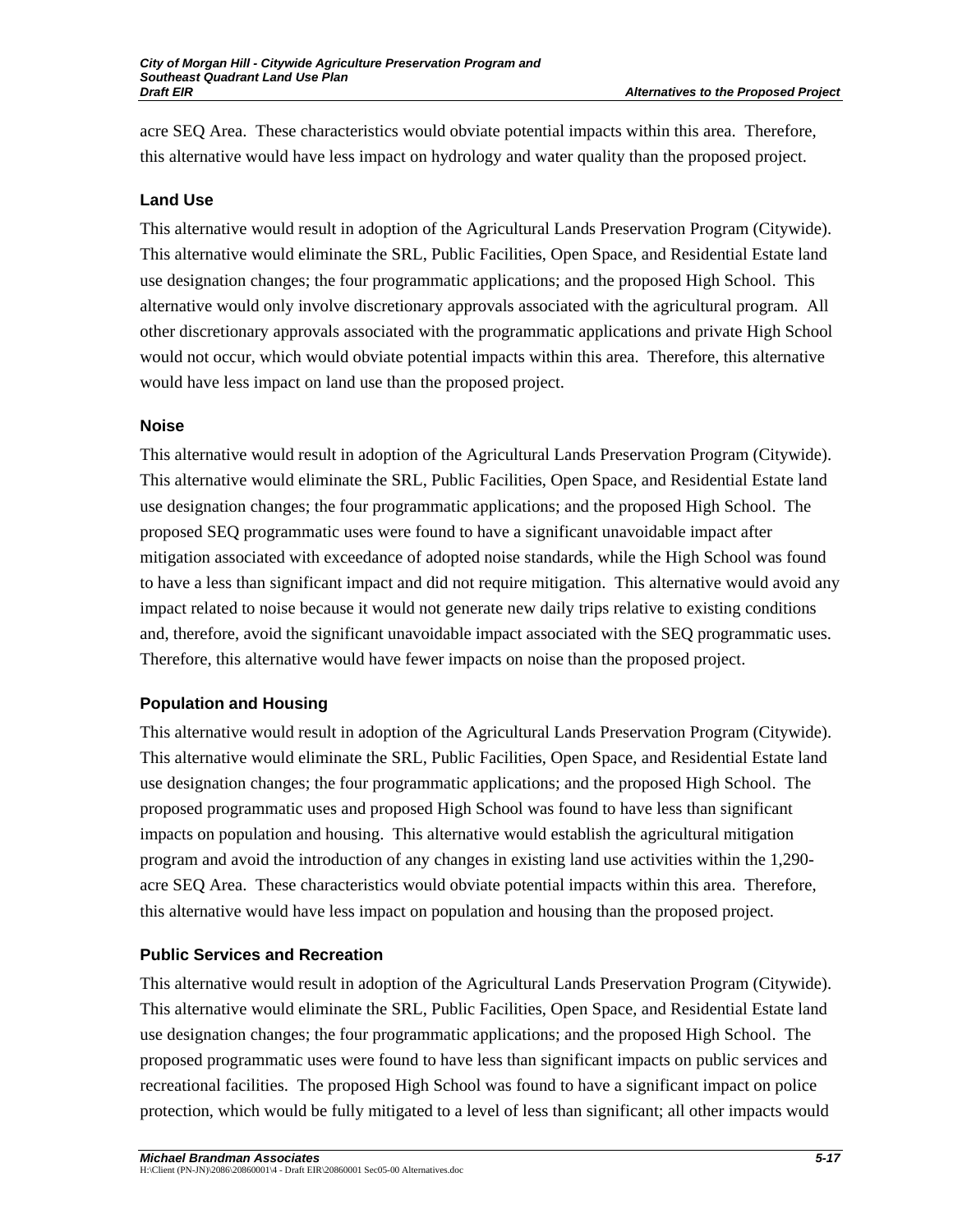be less than significant. This alternative would not introduce new development to the SEQ Area and, therefore, obviate potential impacts on public service providers. Therefore, this alternative would have less impact on public services and recreation than the proposed project.

#### **Transportation**

This alternative would result in adoption of the Agricultural Lands Preservation Program (Citywide). This alternative would eliminate the SRL, Public Facilities, Open Space, and Residential Estate land use designation changes; the four programmatic applications; and the proposed High School. Table 5-4 compares this alternative's peak-hour trip generation with the proposed project's peak-hour trip generation. As shown in the table, this alternative would generate no increase in daily or peak-hour trips and, therefore, would avoid significant unavoidable findings for traffic impacts for both the SEQ and High School.

| <b>Scenario</b>                                                    | <b>Daily Trips</b> | <b>AM Peak Hour Trips</b> | <b>PM Peak Hour Trips</b> |
|--------------------------------------------------------------------|--------------------|---------------------------|---------------------------|
| <b>Agricultural Lands Preservation</b><br>Program Only Alternative |                    |                           | $\theta$                  |
| Proposed Project                                                   | 25,620             | 2,189                     | 2,654                     |
| <b>Difference</b>                                                  | (25,620)           | (2,189)                   | (2,654)                   |
| Source: Fehr & Peers, 2013.                                        |                    |                           |                           |

**Table 5-4: Agricultural Lands Preservation Program Only Alternative Trip Generation Comparison** 

### **Utility Systems**

This alternative would result in adoption of the Agricultural Lands Preservation Program (Citywide). This alternative would eliminate the SRL, Public Facilities, Open Space, and Residential Estate land use designation changes; the four programmatic applications; and the proposed High School. The proposed programmatic uses were found to have significant impacts on drainage, while the proposed High School was found to have significant impacts on drainage and solid waste. Mitigation was proposed to address all of these impacts and would fully mitigate these issues to a level of less than significant. This alternative would establish the agricultural mitigation program and avoid the introduction of any changes in existing land use activities within the 1,290-acre SEQ Area. These characteristics would obviate potential impacts within this area. Therefore, this alternative would have less impact on utility systems than the proposed project.

## **5.5.2 - Conclusion**

The Agricultural Lands Preservation Program Only Alternative would avoid the proposed project's significant unavoidable impacts associated with air quality and greenhouse gas emissions, noise, and transportation impacts. This alternative would also lessen the severity of all other impacts, with the exception of public services and recreation, for which impacts would be greater.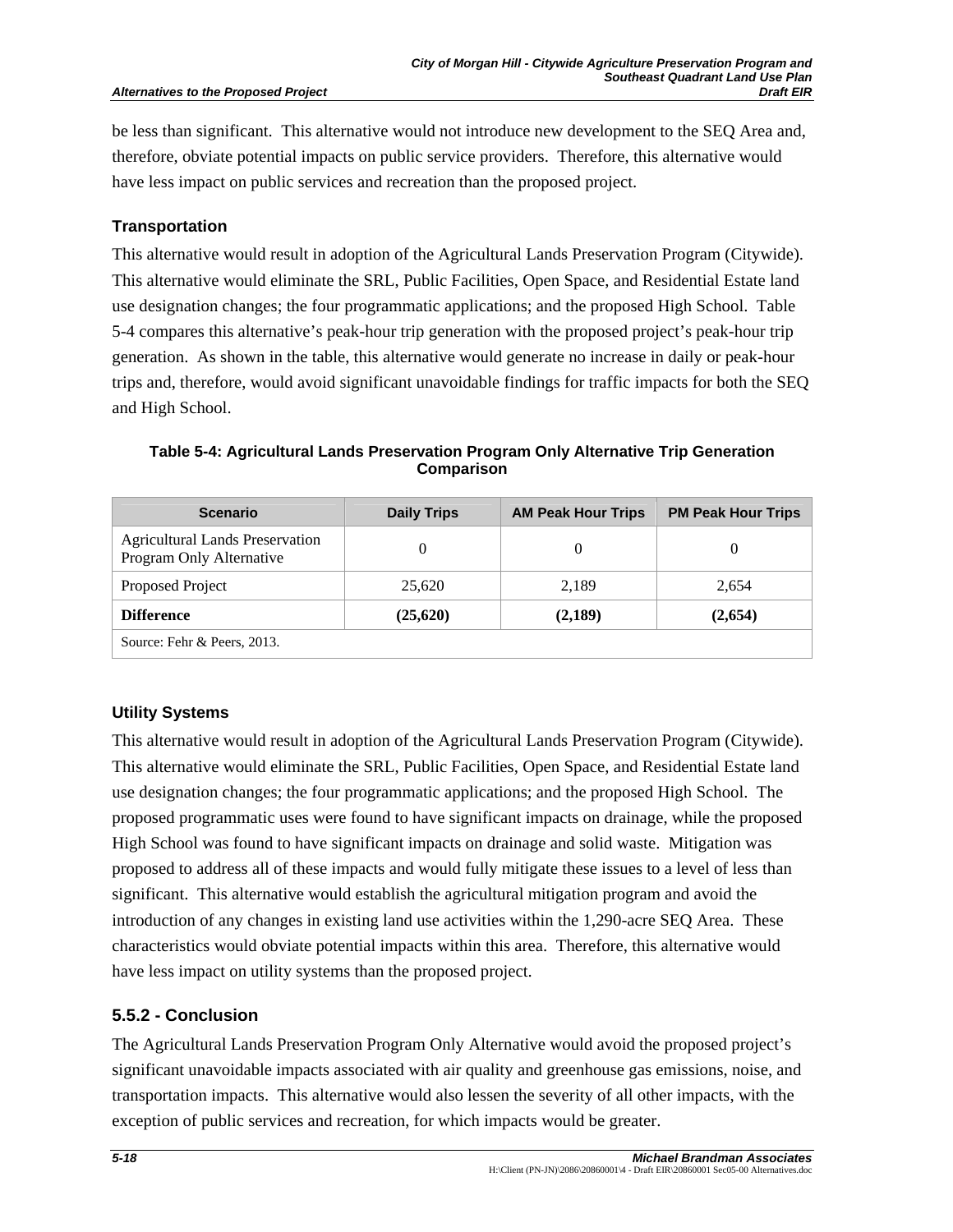The Agricultural Lands Preservation Program Only Alternative would advance the project objective associated with the establishment of such a program. However, it would not advance any of the other objectives, because it would eliminate the SRL uses, boundary adjustments, programmatic applications, and the private High School aspects of the proposed project.

In addition, the Agricultural Lands Preservation Program Only Alternative would not advance the planning objective to guide future development and land use activities within the 1,290-acre project area boundaries. Without city planning activity, the SEQ Area would likely continue the trend of gradual cessation of agricultural and orchard uses, with "rural residential" homesites consisting of large homes on unincorporated lots of 8 to 10 acres or greater in size becoming a more prevalent development pattern. Under the existing County General Plan land use and zoning designations, rural residential development is allowed. Therefore, the public policy purpose for the City is to carry out planning activities to preserve agricultural lands and allow for complementary private education, commercial sports/recreation/leisure, and other uses within a portion of the SEQ Area. By incorporating portions of the SEQ Area and placing it under the City's jurisdiction, the City is able to transfer development rights and cluster a limited number of homesites near the urbanized areas of the City, allowing for the aggregation and preservation of viable agricultural activities in the area.

## **5.6 - Alternative 4 – High School Only Alternative**

Under the High School Only Alternative, the proposed private High School would be developed as contemplated and the balance of the Citywide Agriculture Preservation Program and Southeast Quadrant Land Use Plan Project would not be pursued.

To recap, the private High School would be located on 38 acres north of Tennant Avenue and east of Murphy Avenue. At buildout, the facility would accommodate up to 1,600 students. Facilities would include classrooms, a gymnasium, a library, a theater, music room, a chapel, track and field facilities, sports fields, and baseball/basketball/tennis courts. At complete buildout, the proposed buildings would encompass approximately 210,441 square feet.

The development of the private High School would require adjustments of the Morgan Hill city limits, Urban Service Area, Urban Growth Boundary, and Urban Limit Line to encompass the High School site, which would also include some neighboring properties to create contiguous and logical boundaries. The City would not pursue the Agricultural Lands Preservation Program Project because the scope of this alternative would be limited to only the High School.

Table 5-5 summarizes the High School Only Alternative. The purpose of this alternative is to evaluate only the project-level component of the proposed project, which is the use most likely to be developed in the near term. Furthermore, because of its proximity to the existing Morgan Hill city limits, the expansion of the various city boundaries would be limited to encompass only the High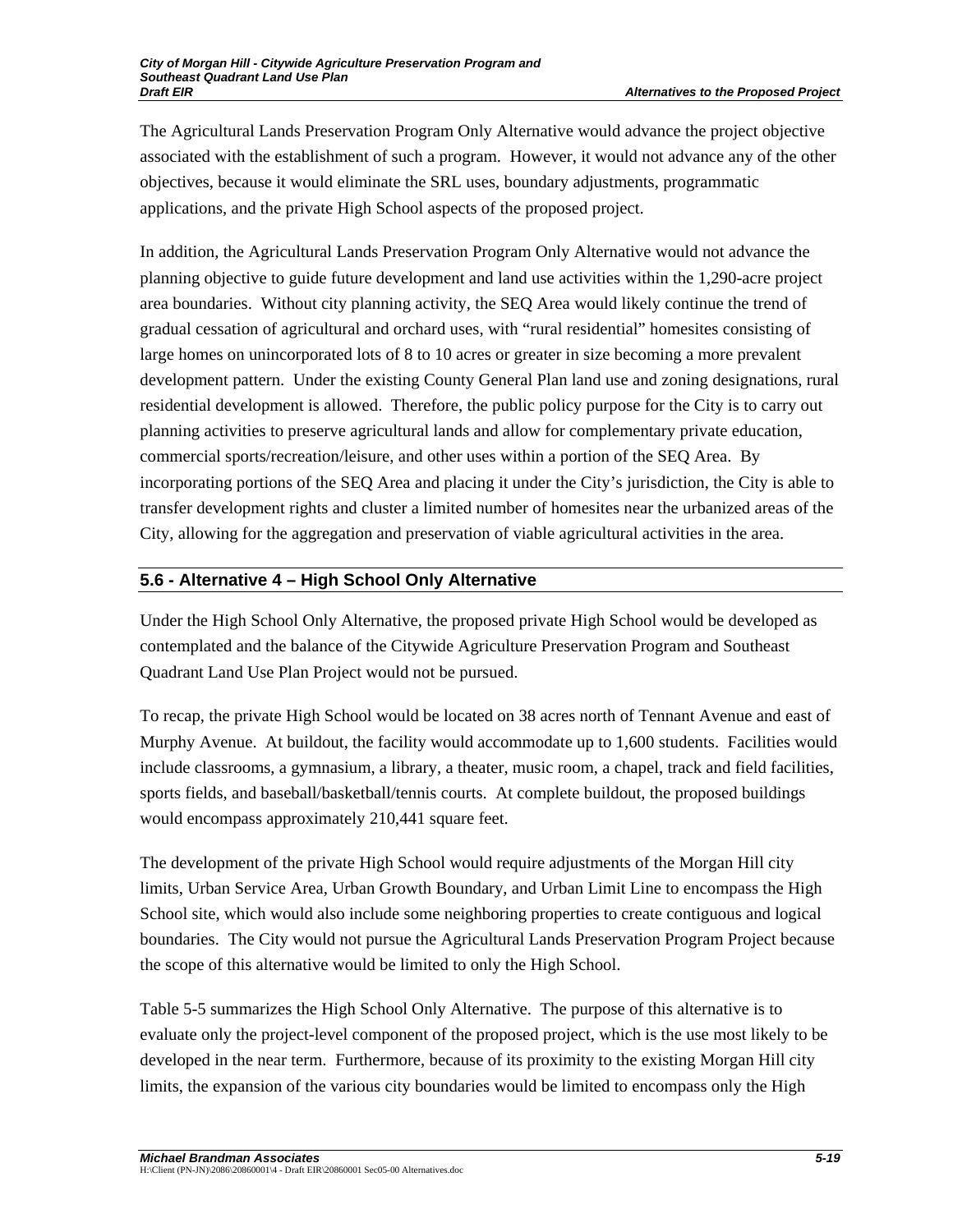#### *Alternatives to the Proposed Project*

School site and neighboring properties, thereby obviating any changes to existing land use activities elsewhere in the SEQ Area.

| <b>Scenario</b>                            | <b>Use</b>                                                                                   | <b>Characteristics</b>                                           |  |  |  |
|--------------------------------------------|----------------------------------------------------------------------------------------------|------------------------------------------------------------------|--|--|--|
| High School Only Alternative               | Private High School                                                                          | 38 acres/1,600 student High<br>School                            |  |  |  |
|                                            | Adjustment of City Limits, Urban<br>Service Area, Urban Growth Boundary,<br>Urban Limit Line | 60 acres maximum; a portion of<br>the area is already in the UGB |  |  |  |
| Proposed Project                           | <b>Agricultural Lands Preservation</b><br>Program                                            | Citywide                                                         |  |  |  |
|                                            | <b>Adjustment of City Limits</b>                                                             | 759 acres                                                        |  |  |  |
|                                            | Adjustment of Urban Service Area                                                             | 305 acres                                                        |  |  |  |
|                                            | Adjustment of Urban Growth Boundary                                                          | 659 acres                                                        |  |  |  |
|                                            | Adjustment of Urban Limit Line                                                               | 840acres                                                         |  |  |  |
|                                            | Sports-Recreational-Leisure General<br>Plan and Zone Code Amendment                          | 251 acres                                                        |  |  |  |
|                                            | Remaining General Plan Amendments<br>(Residential Estate and Open Space)                     | 470 acres                                                        |  |  |  |
|                                            | Programmatic Project Applications<br>(Craiker, Puliafico, Jacoby, Chiala)                    | 375 acres                                                        |  |  |  |
|                                            | Private High School                                                                          | 38 acres/1,600 student High<br>School                            |  |  |  |
| Source: Michael Brandman Associates, 2013. |                                                                                              |                                                                  |  |  |  |

### **Table 5-5: High School Only Alternative Summary**

### **5.6.1 - Impact Analysis**

## **Aesthetics, Light, and Glare**

This alternative would result in the development of the private High School on 38 acres and the elimination of the SEQ Area programmatic aspects of the project. The proposed High School was found to have a less than significant impact on aesthetics because it was visually compatible with its surroundings. The High School was found to have a potentially significant impact on light and glare, which would be reduced to a level of less than significant with mitigation. This alternative would result in an identical finding. The programmatic aspects of the proposed project involve General Plan Amendments, Zoning Amendments including prezoning, boundary adjustments, and four, programmatic private applications that encompass portions of the balance of the SEQ Area. The elimination of the programmatic aspects of the proposed project would obviate potential impacts within this area. Therefore, this alternative would have less impact on aesthetics, light, and glare than the proposed project.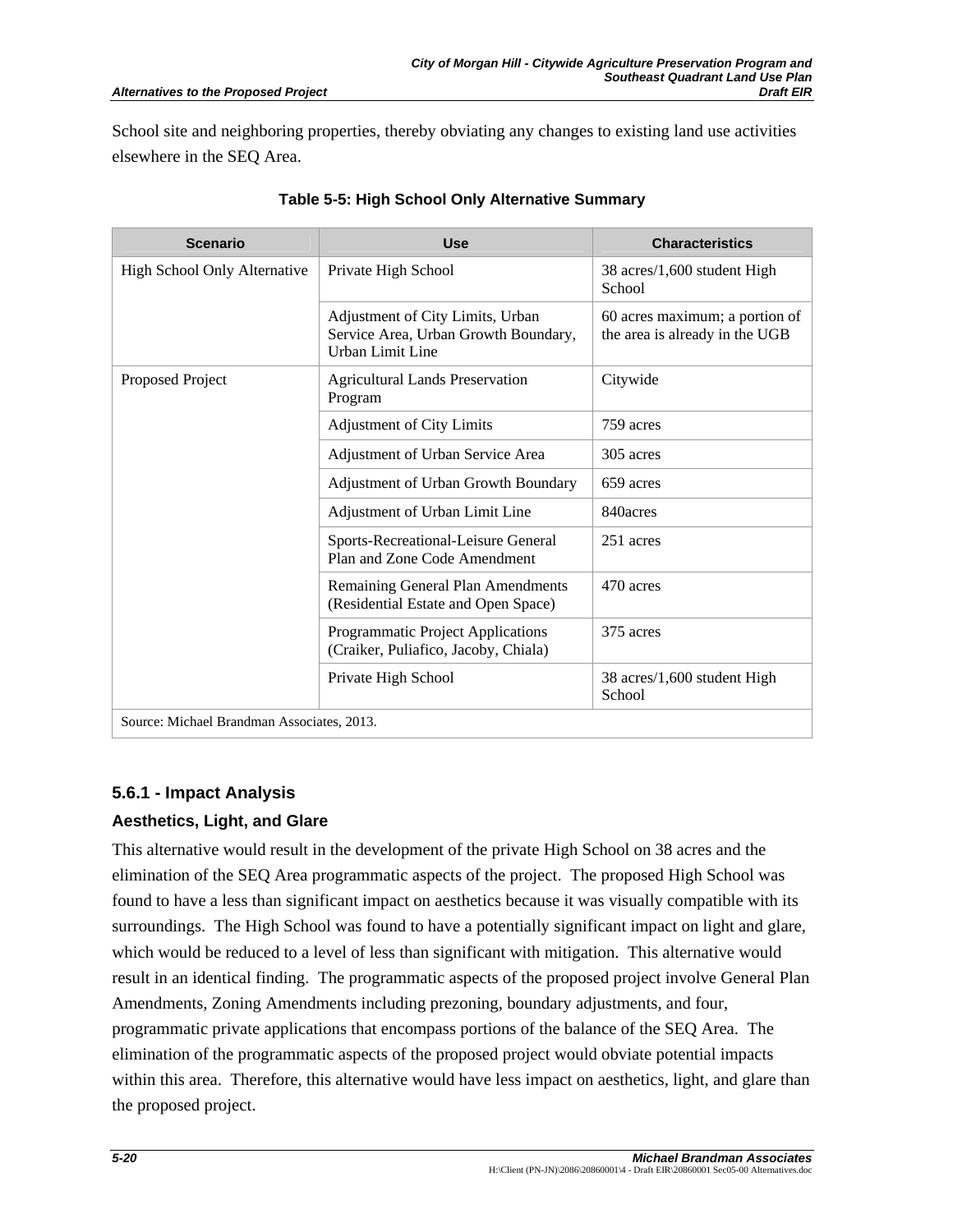## **Agricultural Resources**

This alternative would result in the development of the private High School on 38 acres and the elimination of the SEQ Area programmatic aspects of the project. The proposed programmatic uses and High School were found to have a less than significant impact on agricultural resources after implementation of mitigation. (Note that because the Agricultural Lands Preservation Program would not be pursued under this alternative, the High School would be required to mitigate for impacts on Important Farmland elsewhere in Santa Clara County). This alternative would result in an identical finding as it relates to the High School. However, the programmatic uses associated with the SEQ Area involve conversion of a significant amount of additional Important Farmland to non-agricultural uses. Thus, this alternative would have less impact on agricultural resources than the proposed project.

## **Air Quality/Greenhouse Gas Emissions**

This alternative would result in the development of the private High School on 38 acres and the elimination of the SEQ Area programmatic aspects of the project. The proposed SEQ Area programmatic uses were found to have significant unavoidable impacts associated with conflicts with the BAAQMD Clean Air Plan and criteria pollutant emissions, for which no feasible mitigation was available. The High School was found to have less than significant impacts after mitigation or less than significant impacts with no mitigation necessary for all air quality and greenhouse gas emissions topics. This alternative would avoid the significant unavoidable impacts of the SEQ programmatic uses and would result in an identical finding for the High School. Therefore, this alternative would have less impact on air quality and greenhouse gases than the proposed project.

## **Biological Resources**

This alternative would result in the development of the private High School on 38 acres and the elimination of the SEQ Area programmatic aspects of the project. The proposed High School was found to have significant impacts on special-status species and wildlife movement. Mitigation was proposed to address this impact and would fully mitigate this issue to a level of less than significant. This alternative would result in an identical finding. The programmatic aspects of the proposed project involve General Plan Amendments, Zoning Amendments including prezoning, boundary adjustments, and four, programmatic private applications that encompass portions of the balance of the SEQ Area. The elimination of the programmatic aspects of the proposed project would obviate potential impacts within this area. Therefore, this alternative would have less impact on biological resources than the proposed project.

## **Cultural Resources**

This alternative would result in the development of the private High School on 38 acres and the elimination of the SEQ Area programmatic aspects of the project. The proposed High School was found to have significant impacts on historical resources, archaeological resources, paleontological resources, and burial sites. Mitigation was proposed to address all of these impacts and would fully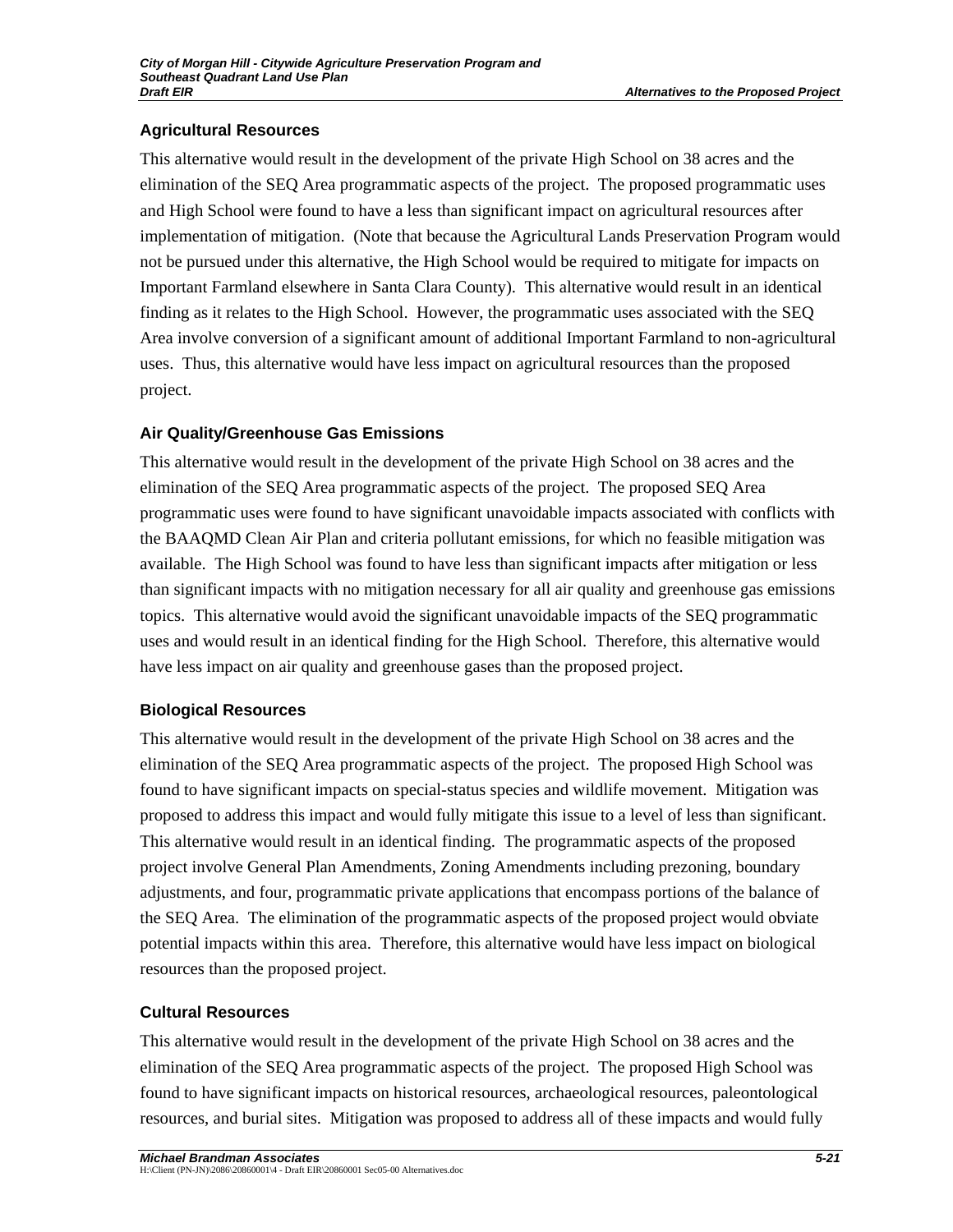#### **Alternatives to the Proposed Project**

mitigate these issues to a level of less than significant. This alternative would result in an identical finding. The programmatic aspects of the proposed project involve General Plan Amendments, Zoning Amendments including prezoning, boundary adjustments, and four, programmatic private applications that encompass portions of the balance of the SEQ Area. The elimination of the programmatic aspects of the proposed project would obviate potential impacts within this area. Therefore, this alternative would have less impact on cultural resources than the proposed project.

#### **Geology, Soils, and Seismicity**

This alternative would result in the development of the private High School on 38 acres and the elimination of the SEQ Area programmatic aspects of the project. The proposed High School was found to have significant impacts on seismic hazards, erosion, and expansive soils. Mitigation was proposed to address all of these impacts and would fully mitigate these issues to a level of less than significant. This alternative would result in an identical finding. The programmatic aspects of the proposed project involve General Plan Amendments, Zoning Amendments including prezoning, boundary adjustments, and four, programmatic private applications that encompass portions of the balance of the SEQ Area. The elimination of the programmatic aspects of the proposed project would obviate potential impacts within this area. Therefore, this alternative would have less impact on geology, soils, and seismicity than the proposed project.

#### **Hazards and Hazardous Material**

This alternative would result in the development of the private High School on 38 acres and the elimination of the SEQ Area programmatic aspects of the project. The proposed High School was found to have significant impacts associated with routine use/risk of upset and hazards associated with prior uses. Mitigation was proposed that would fully mitigate these issues to a level of less than significant. This alternative would result in an identical finding. The programmatic aspects of the proposed project involve General Plan Amendments, Zoning Amendments including prezoning, boundary adjustments, and four, programmatic private applications that encompass portions of the balance of the SEQ Area. The elimination of the programmatic aspects of the proposed project would obviate potential impacts within this area. Therefore, this alternative would have less impact on hazards and hazardous materials impacts than the proposed project.

### **Hydrology and Water Quality**

This alternative would result in the development of the private High School on 38 acres and the elimination of the SEQ Area programmatic aspects of the project. The proposed High School was found to have significant impacts on water quality and drainage. Mitigation was proposed to address all of these impacts and would fully mitigate these issues to a level of less than significant. This alternative would result in an identical finding. The programmatic aspects of the proposed project involve General Plan Amendments, Zoning Amendments including prezoning, boundary adjustments, and four, programmatic private applications that encompass portions of the balance of the SEQ Area. The elimination of the programmatic aspects of the proposed project would obviate potential impacts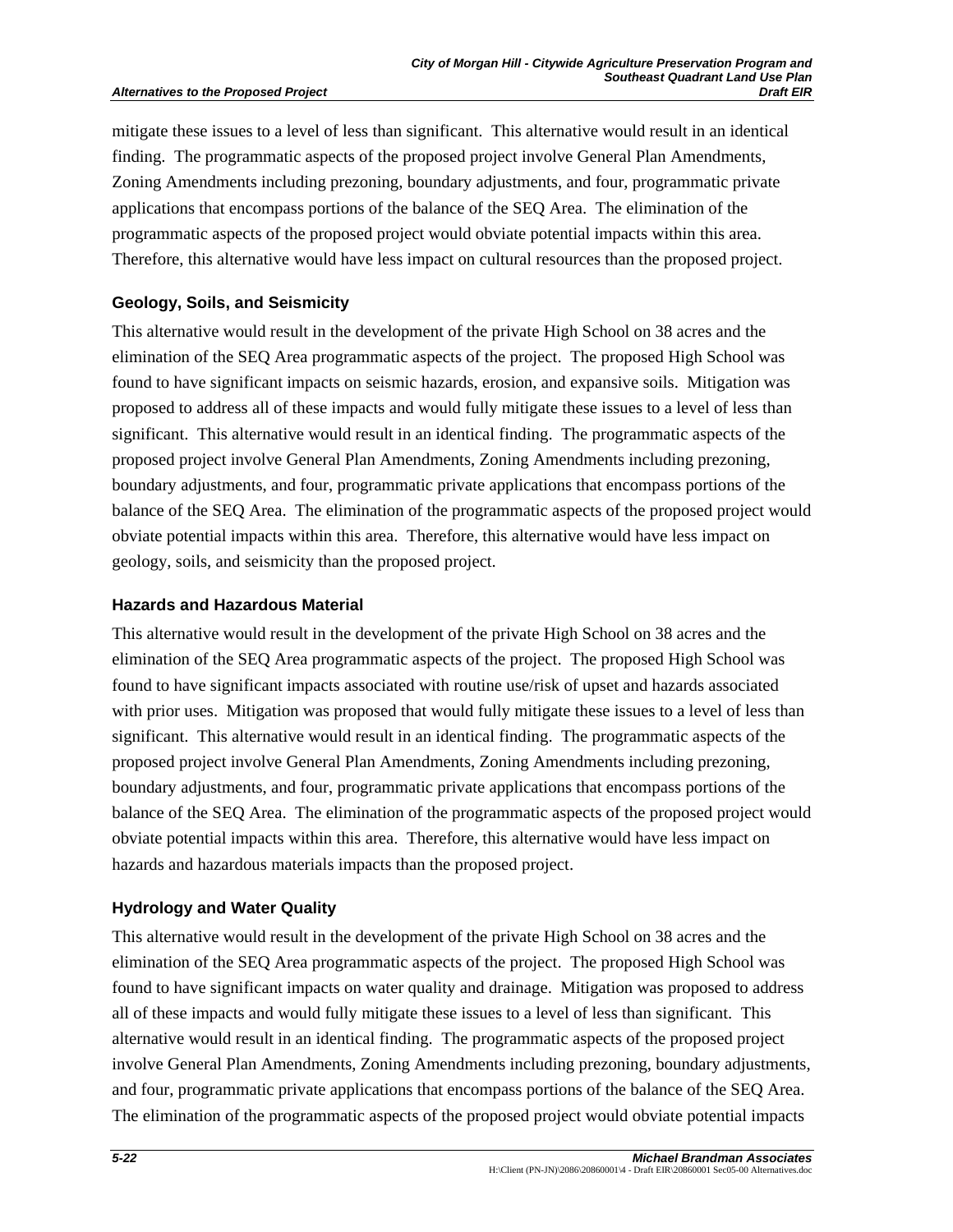within this area. Therefore, this alternative would have less impact on hydrology and water quality than the proposed project.

### **Land Use**

This alternative would result in the development of the private High School on 38 acres and the elimination of the SEQ Area programmatic aspects of the project. This alternative would involve only discretionary approvals associated with the High School and neighboring parcels: General Plan Amendment, Zoning Amendment including prezoning, Boundary Adjustments (urban service area, urban growth boundary, urban limit line, and city limits), Development Agreement, Conditional Use Permit, and Design Permit. These approvals would be limited to the 38-acre High School site and neighboring parcels in order to create contiguous and logical boundaries. The programmatic aspects of the proposed project involve General Plan Amendments, Zoning Amendments including prezoning, boundary adjustments, and four, programmatic private applications that encompass portions of the balance of the SEQ Area. The elimination of the programmatic aspects of the proposed project would obviate the need for these land use changes, which would be considered more beneficial. Therefore, this alternative would have less impact on land use than the proposed project.

### **Noise**

This alternative would result in the development of the private High School on 38 acres and the elimination of the SEQ Area programmatic aspects of the project. The proposed High School was found to have a less than significant impact and did not require mitigation associated with exceedance of adopted noise standards. All other noise impacts were less than significant. This alternative would result in an identical finding for the High School and avoid the significant unavoidable finding for the SEQ. Therefore, this alternative would have less impact on noise than the proposed project.

## **Population and Housing**

This alternative would result in the development of the private High School on 38 acres and the elimination of the SEQ Area programmatic aspects of the project. The proposed High School was found to have less than significant impacts on population and housing; therefore, this alternative would yield similar conclusions. Furthermore, the programmatic aspects of the proposed project involve General Plan Amendments, Zoning Amendments including prezoning, boundary adjustments, and four, programmatic private applications that encompass portions of the balance of the SEQ Area. The elimination of the programmatic aspects of the proposed project would obviate potential impacts within this area. Therefore, this alternative would have less impact on population and housing than the proposed project.

## **Public Services and Recreation**

This alternative would result in the development of the private High School on 38 acres and the elimination of the SEQ Area programmatic aspects of the project. The proposed High School was found to have a significant impact on police protection, which would be fully mitigated to a level of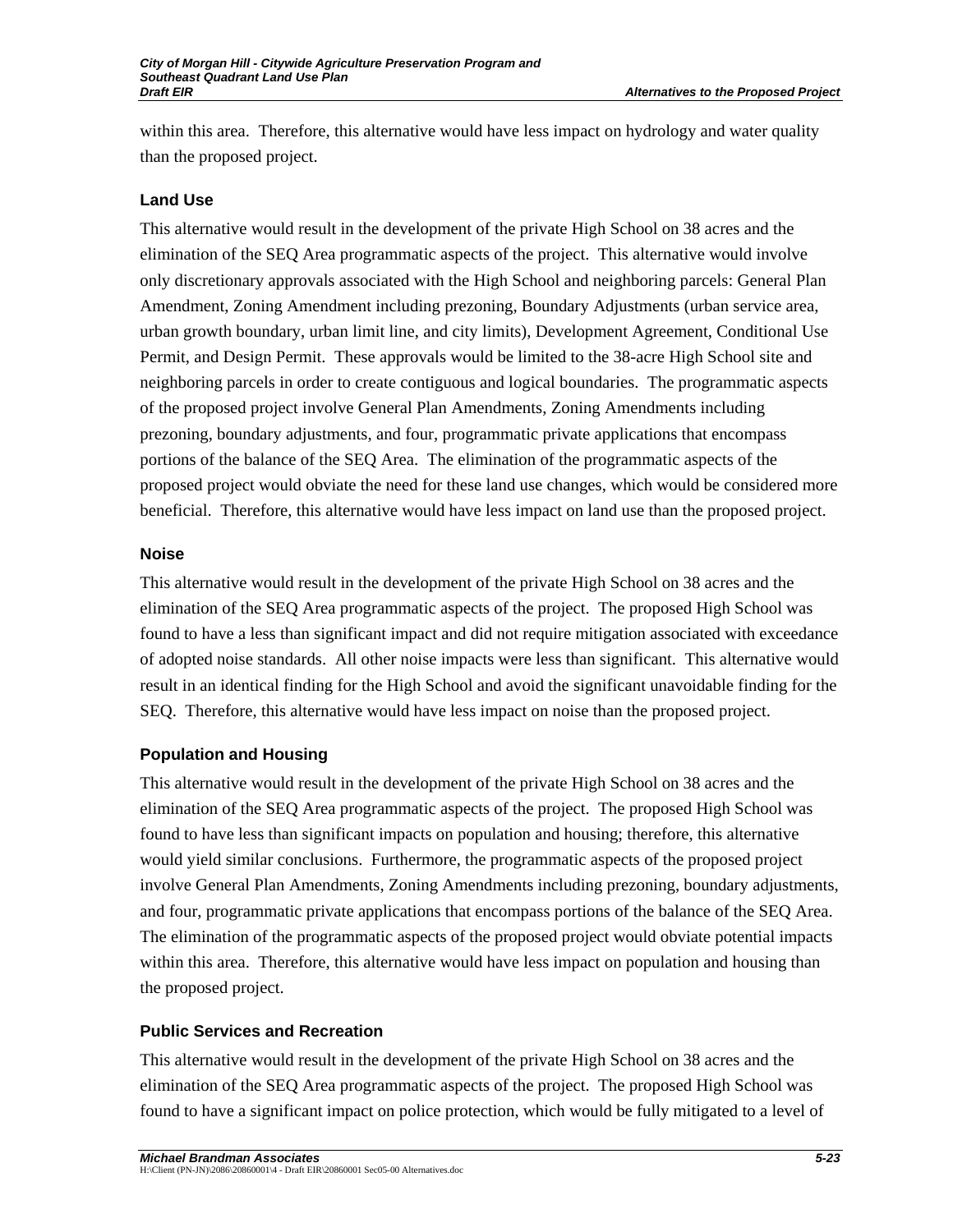less than significant; all other impacts would be less than significant. As such, this alternative would yield similar conclusions and would result in an identical finding. The programmatic aspects of the proposed project involve General Plan Amendments, Zoning Amendments including prezoning, boundary adjustments, and four, programmatic private applications that encompass portions of the balance of the SEQ Area. The elimination of the programmatic aspects of the proposed project would obviate potential impacts within this area. Therefore, this alternative would have less impact on public services and recreation than the proposed project.

### **Transportation**

This alternative would result in the development of the private High School on 38 acres and the elimination of the SEQ Area programmatic aspects of the project. Table 5-6 compares the High School Only Alternative's peak-hour trip generation with the proposed project's peak-hour trip generation. As shown in the table, this alternative would generate 21,652 fewer weekday trips, 893 fewer AM peak-hour trips, and 2,382 fewer PM peak-hour trips than the proposed project. The elimination of the programmatic uses would avoid the significant unavoidable findings for those uses. However, this alternative would yield similar significant unavoidable impacts for the High School alone, because the trip generation would be identical. Overall, avoidance of the SEQ's significant unavoidable traffic impacts would be more beneficial.

| <b>Scenario</b>              | <b>Daily Trips</b> | <b>AM Peak Hour Trips</b> | <b>PM Peak Hour Trips</b> |  |  |
|------------------------------|--------------------|---------------------------|---------------------------|--|--|
| High School Only Alternative | 3.968              | 1.296                     | 272                       |  |  |
| Proposed Project             | 25,620             | 2,189                     | 2,654                     |  |  |
| <b>Difference</b>            | (21, 652)          | (893)                     | (2,382)                   |  |  |
| Source: Fehr & Peers, 2013.  |                    |                           |                           |  |  |

**Table 5-6: High School Only Alternative Trip Generation Comparison** 

### **Utility Systems**

This alternative would result in the development of the private High School on 38 acres and the elimination of the SEQ Area programmatic aspects of the project. The proposed High School was found to have significant impacts on drainage and solid waste. Mitigation was proposed to address all of these impacts and would fully mitigate these issues to a level of less than significant. This alternative would result in an identical finding. The programmatic aspects of the proposed project involve General Plan Amendments, Zoning Amendments including prezoning, boundary adjustments, and four, programmatic private applications that encompass portions of the balance of the SEQ Area. The elimination of the programmatic aspects of the proposed project would obviate potential impacts within this area. Therefore, this alternative would have less impact on utility systems than the proposed project.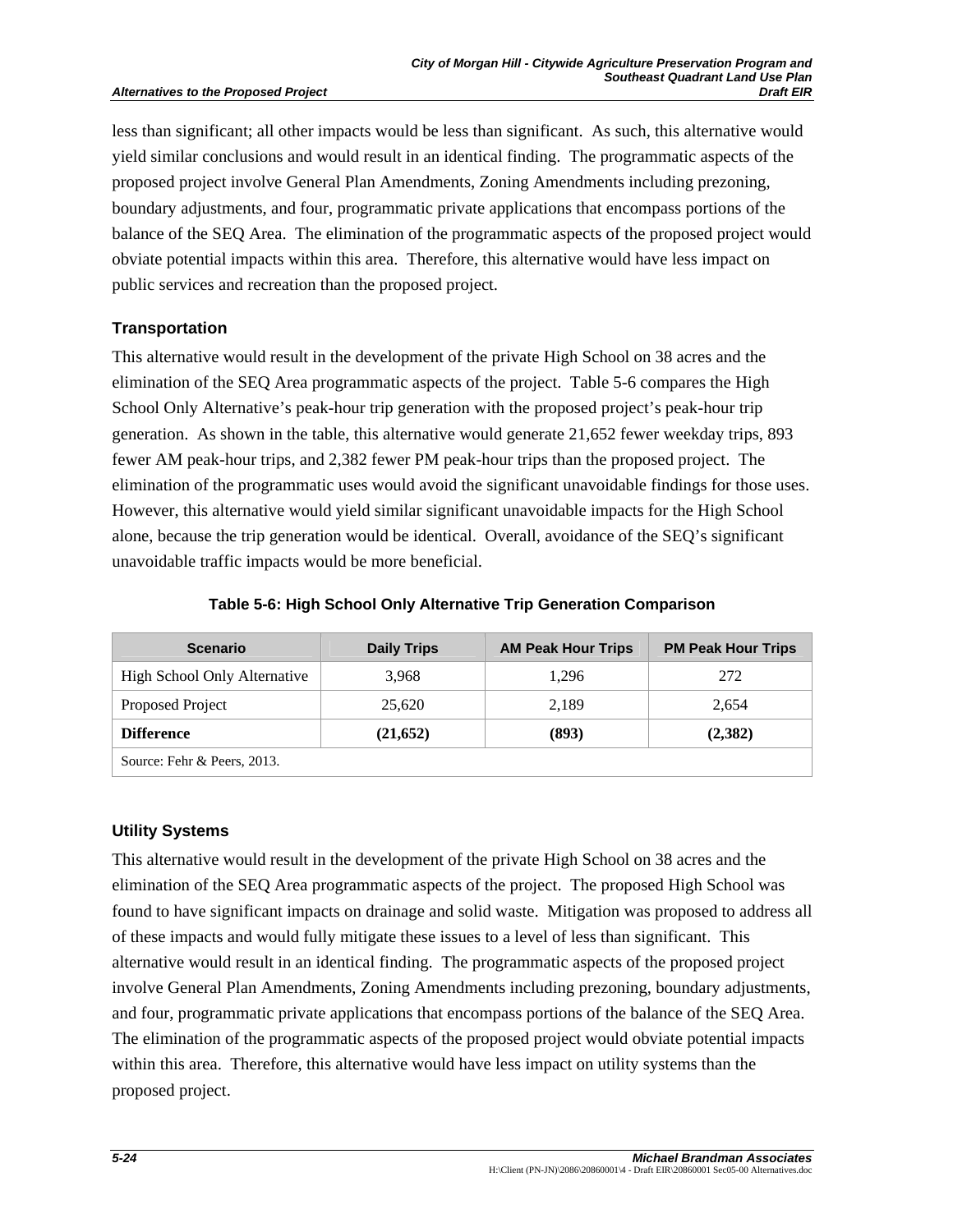# **5.6.2 - Conclusion**

The High School Only Alternative would avoid the SEQ significant unavoidable impacts associated with air quality and greenhouse gases, noise, and transportation, but would result in the same High School significant unavoidable impacts for transportation impacts. This alternative would also lessen the severity of all other impacts.

The High School Only Alternative would advance the project objective associated with development of the High School, and it would partially advance the project objectives associated with expanding city boundaries to encompass portions of the SEQ Area and strengthening the City's identity as an active, healthy, quality, fun, family-friendly community. However, it would not advance any of the other objectives because it would eliminate the programmatic aspects of the proposed project, including the Agricultural Lands Preservation Program.

In addition, the High School Only Alternative would not advance the planning objective to guide future development and land use activities within the 1,290-acre project area boundaries. Without City planning activity, the SEQ Area would likely continue the trend of gradual cessation of agricultural and orchard uses, with "rural residential" homesites consisting of large homes on unincorporated lots of 8 to 10 acres or greater in size becoming a more prevalent development pattern. Under the existing County General Plan land use and zoning designations, rural residential development is allowed. Therefore, the public policy purpose for the City is to carry out planning activities to preserve agricultural lands and allow for complementary private education, commercial sports/recreation/leisure, and other uses within a portion of the SEQ Area. By incorporating portions of the SEQ Area and placing it under the City's jurisdiction, the City is able to transfer development rights and cluster a limited number of homesites near the urbanized areas of the City, allowing for the aggregation and preservation of viable agricultural activities in the area.

## **5.7 - Environmentally Superior Alternative**

The qualitative environmental effects of each alternative in relation to the proposed project are summarized in Table 5-7.

| Environmental<br><b>Topic Area</b> | <b>Proposed Project -</b><br><b>Significant</b><br>Unavoidable<br>Impack(s)? | <b>No Project</b><br><b>Alternative</b> | <b>SRL/High School/</b><br><b>Agricultural Lands</b><br><b>Preservation Program</b><br><b>Alternative</b> | <b>Agricultural Lands</b><br><b>Preservation</b><br><b>Program Only</b><br><b>Alternative</b> | <b>High School</b><br>Only<br><b>Alternative</b> |
|------------------------------------|------------------------------------------------------------------------------|-----------------------------------------|-----------------------------------------------------------------------------------------------------------|-----------------------------------------------------------------------------------------------|--------------------------------------------------|
| Aesthetics, Light,<br>and Glare    | No                                                                           | Less Impact                             | Less Impact                                                                                               | Less Impact                                                                                   | Less Impact                                      |
| Agricultural<br>Resources          | No                                                                           | Less Impact                             | Less Impact                                                                                               | Less Impact                                                                                   | Less Impact                                      |

### **Table 5-7: Summary of Alternatives**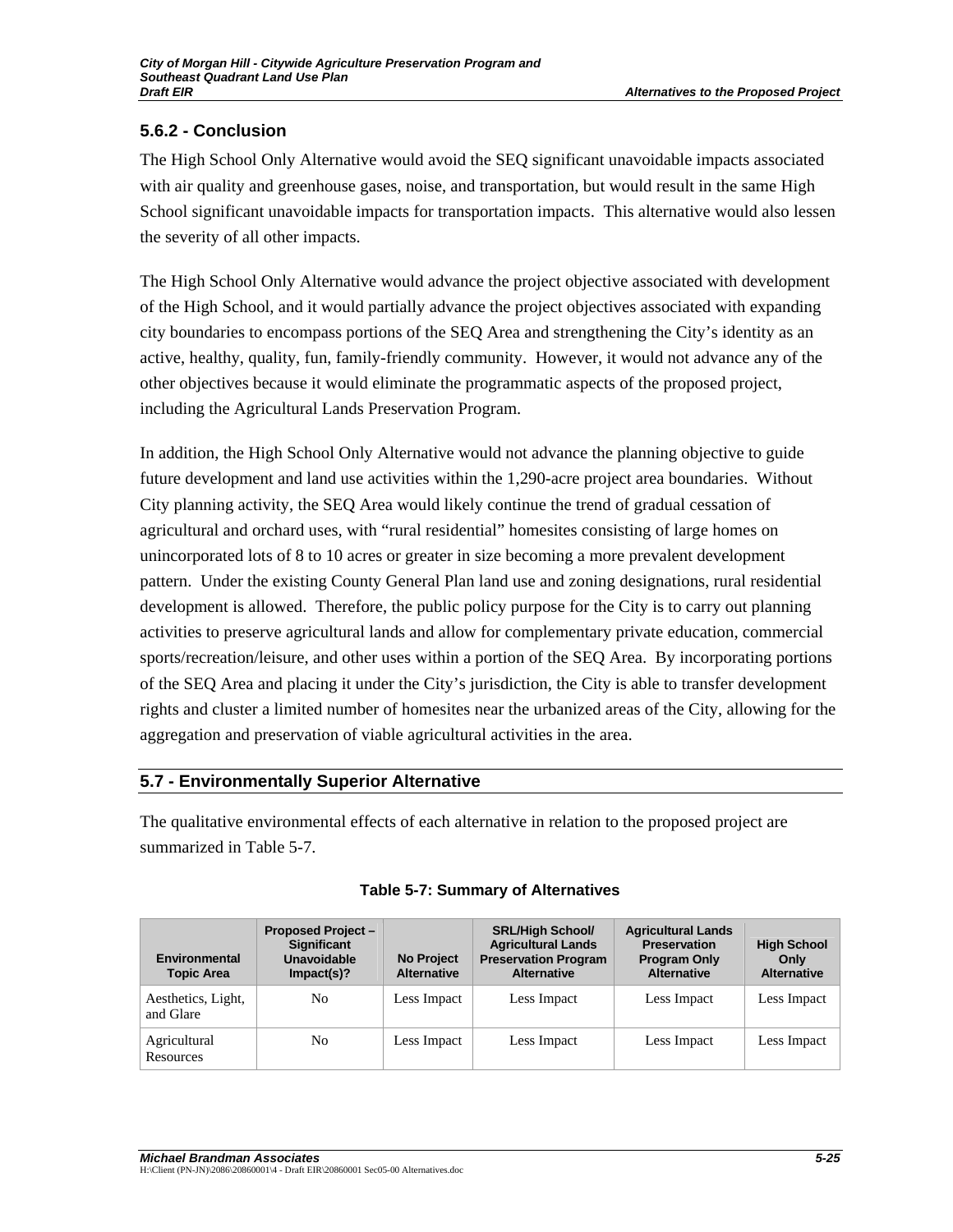| <b>Environmental</b><br><b>Topic Area</b>   | <b>Proposed Project-</b><br><b>Significant</b><br>Unavoidable<br>Impack(s)? | <b>No Project</b><br><b>Alternative</b> | <b>SRL/High School/</b><br><b>Agricultural Lands</b><br><b>Preservation Program</b><br><b>Alternative</b> | <b>Agricultural Lands</b><br><b>Preservation</b><br><b>Program Only</b><br><b>Alternative</b> | <b>High School</b><br>Only<br><b>Alternative</b> |
|---------------------------------------------|-----------------------------------------------------------------------------|-----------------------------------------|-----------------------------------------------------------------------------------------------------------|-----------------------------------------------------------------------------------------------|--------------------------------------------------|
| Air Quality/<br>Greenhouse Gas<br>Emissions | Yes                                                                         | Less Impact                             | Less Impact                                                                                               | Less Impact                                                                                   | Less Impact                                      |
| <b>Biological</b><br>Resources              | N <sub>o</sub>                                                              | Less Impact                             | Less Impact                                                                                               | Less Impact                                                                                   | Less Impact                                      |
| Cultural<br>Resources                       | N <sub>o</sub>                                                              | Less Impact                             | Less Impact                                                                                               | Less Impact                                                                                   | Less Impact                                      |
| Geology, Soils,<br>and Seismicity           | No                                                                          | Less Impact                             | Less Impact                                                                                               | Less Impact                                                                                   | Less Impact                                      |
| Hazards and<br>Hazardous<br>Materials       | N <sub>0</sub>                                                              | Less Impact                             | Less Impact                                                                                               | Less Impact                                                                                   | Less Impact                                      |
| Hydrology and<br><b>Water Ouality</b>       | N <sub>0</sub>                                                              | Less Impact                             | Less Impact                                                                                               | Less Impact                                                                                   | Less Impact                                      |
| Land Use                                    | N <sub>0</sub>                                                              | Less Impact                             | Less Impact                                                                                               | Less Impact                                                                                   | Less Impact                                      |
| Noise                                       | Yes                                                                         | Less Impact                             | Less Impact                                                                                               | Less Impact                                                                                   | Less Impact                                      |
| Population and<br>Housing                   | N <sub>o</sub>                                                              | Less Impact                             | Less Impact                                                                                               | Less Impact                                                                                   | Less Impact                                      |
| <b>Public Services</b><br>and Recreation    | N <sub>0</sub>                                                              | Less Impact                             | Less Impact                                                                                               | Less Impact                                                                                   | Less Impact                                      |
| Transportation                              | Yes                                                                         | Less Impact                             | Less Impact                                                                                               | Less Impact                                                                                   | Less Impact                                      |
| <b>Utility Systems</b>                      | N <sub>0</sub>                                                              | Less Impact                             | Less Impact                                                                                               | Less Impact                                                                                   | Less Impact                                      |
| Source: Michael Brandman Associates, 2013.  |                                                                             |                                         |                                                                                                           |                                                                                               |                                                  |

**Table 5-7 (cont.): Summary of Alternatives** 

CEQA Guidelines Section  $15126(e)(2)$  requires an EIR to identify an environmentally superior alternative. If the No Project Alternative is the environmentally superior alternative, the EIR must also identify an environmentally superior alternative from among the other alternatives.

As previously discussed in this section, the No Project Alternative avoids all of the proposed project's significant unavoidable impacts (air quality/greenhouse gas emissions and transportation) and has less impact on all topical areas. Because the No Project Alternative is the Environmentally Superior Alternative, another alternative must be identified from among the remaining development alternatives.

In this case, the Agricultural Lands Preservation Program Only Alternative would also avoid all of the proposed project's significant unavoidable impacts.

The SRL/High School/Agricultural Lands Preservation Program Alternative would not avoid any of the proposed project's significant unavoidable impacts, while the High School Only Alternative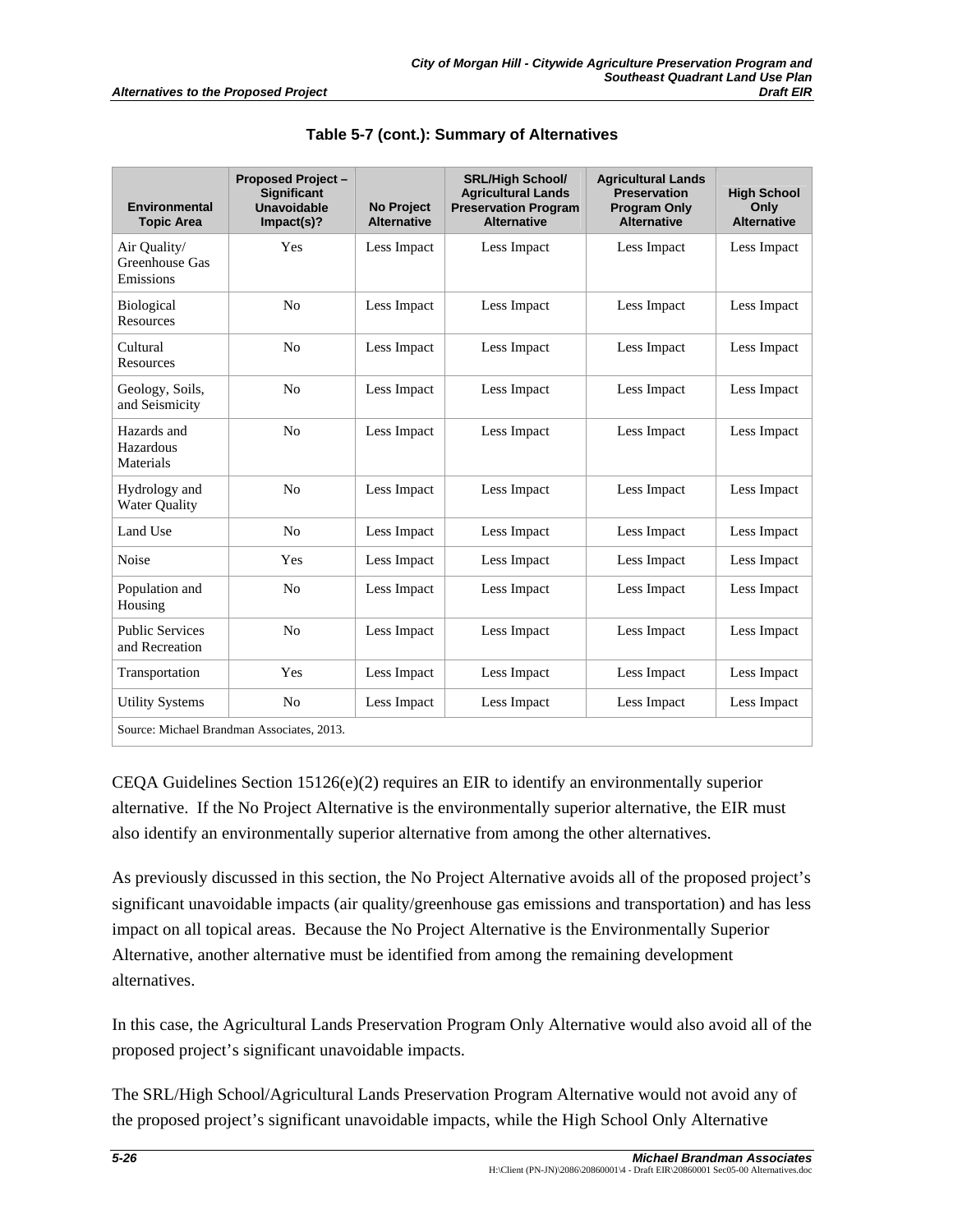would avoid only two significant unavoidable impacts. Therefore, the Agricultural Lands Preservation Program Only Alternative would be the Environmentally Superior Alternative.

While the No Project Alternative and the Agricultural Lands Preservation Program Only Alternative may be the Environmentally Superior Alternatives, neither alternative would advance the planning objective to guide future development and land use activities within the 1,290-acre project area boundaries. Without City planning activity, the SEQ Area would likely continue the trend of gradual cessation of agricultural and orchard uses, with "rural residential" homesites consisting of large homes on unincorporated lots of 8 to 10 acres or greater in size becoming a more prevalent development pattern. Under the existing County General Plan land use and zoning designations, rural residential development is allowed. Therefore, the public policy purpose for the City is to carry out planning activities to preserve agricultural lands and allow for complementary private education, commercial sports/recreation/leisure, and other uses within a portion of the SEQ Area. By incorporating portions of the SEQ Area and placing it under the City's jurisdiction, the City is able to transfer development rights and cluster a limited number of homesites near the urbanized areas of the City, allowing for the aggregation and preservation of viable agricultural activities in the area.

### **5.8 - Alternatives Rejected From Further Consideration**

The following alternative was initially considered but was rejected from further consideration for the reasons described below.

## **5.8.1 - Alternative Location**

CEQA Guidelines Section  $15126.6(f)(2)$  sets forth considerations in evaluating an alternative location as part of CEQA alternatives analysis. The section indicates that EIRs should only discuss alternative locations if they can avoid or substantially lessen significant project impacts. In addition, the section establishes that if a lead agency determines that no feasible alternative locations exist, it should explain its reasoning for this conclusion.

In this case, the City of Morgan Hill has determined that no other feasible locations exist for the Agricultural Lands Preservation Program, programmatic land use changes and project applications, or private High School for the following reasons:

- **Citywide-Nature of Agricultural Lands Preservation Program:** The proposed Agricultural Lands Preservation Program applies Citywide; by definition, it cannot be pursued elsewhere because it would be outside of the jurisdictional control of the City of Morgan Hill.
- **Location and Land Use Characteristics:** The SEQ Area contains large parcels that are adjacent to the Morgan Hill city limits and within 1 mile or less of the US 101/Tennant Avenue interchange. These parcels have access to arterial and collector roadways such as Tennant Avenue, Condit Road, Murphy Avenue, and Hill Road. The SEQ Area primarily contains flat